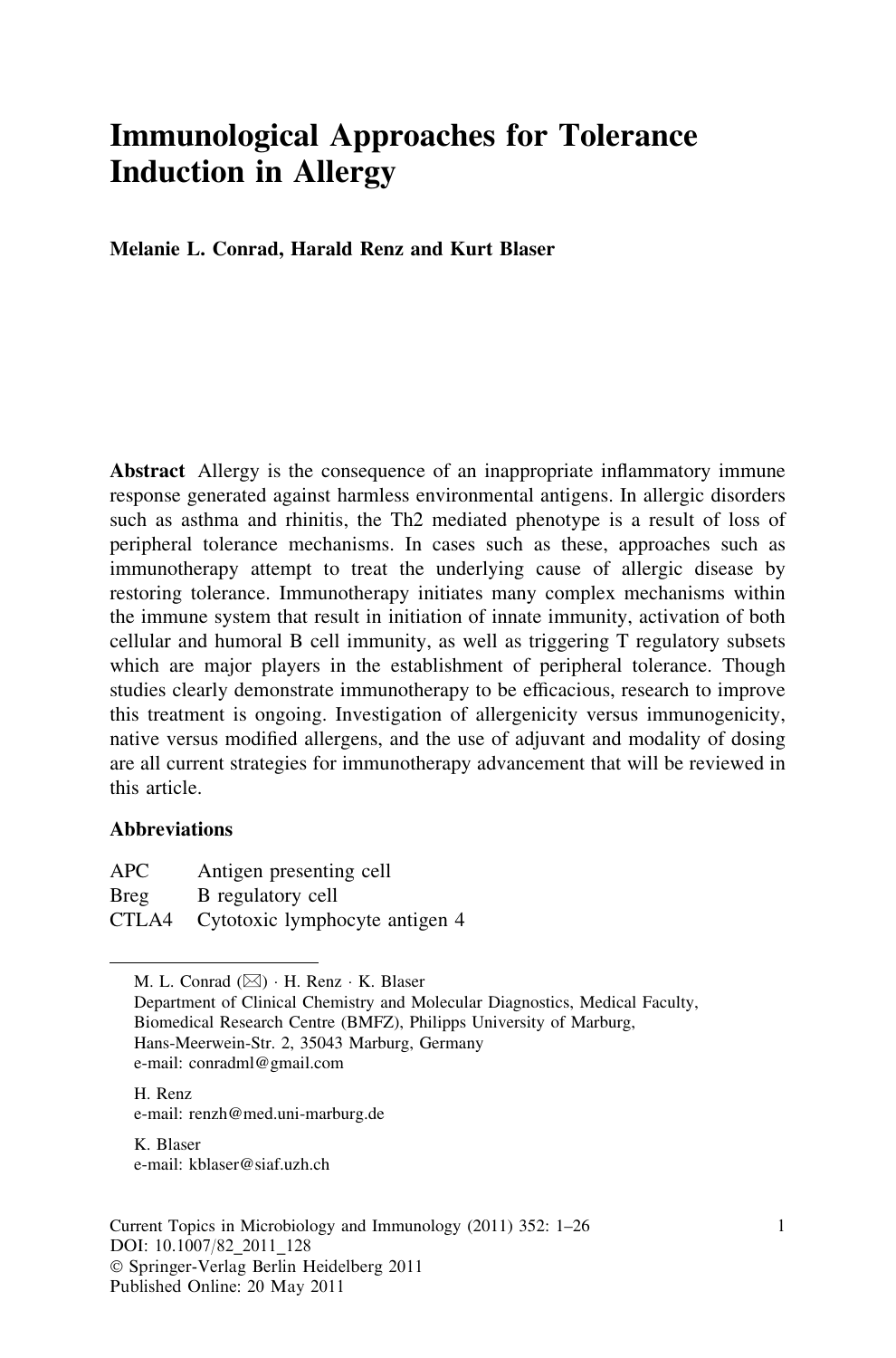| DC          | Dendritic cell                     |  |  |
|-------------|------------------------------------|--|--|
| FoxP3       | Forkhead box protein 3             |  |  |
| <b>NLR</b>  | NOD-like receptor                  |  |  |
| <b>PBMC</b> | Peripheral blood mononuclear cells |  |  |
| <b>PRR</b>  | Pattern recognition receptor       |  |  |
| <b>SCIT</b> | Subcutaneous immotherapy           |  |  |
| <b>SLIT</b> | Sublingual immunotherapy           |  |  |
| <b>TCR</b>  | T cell receptor                    |  |  |
| Th          | T helper                           |  |  |
| iTreg       | Inducible T regulatory cell        |  |  |
| <b>TLR</b>  | Toll-like receptor                 |  |  |
| Treg        | T regulatory cell                  |  |  |
| $T_R1$      | Type 1 T regulatory cell           |  |  |
| tTreg       | Thymus derived t regulatory cell   |  |  |
|             |                                    |  |  |

## **Contents**

| $\mathbf{1}$ |                | $\overline{2}$ |  |
|--------------|----------------|----------------|--|
| 2            | $\overline{3}$ |                |  |
| 3            |                |                |  |
| 4            |                |                |  |
| 5.           |                | 7              |  |
|              |                | 8              |  |
|              | $5.2^{\circ}$  | 10             |  |
|              | 5.3            | -10            |  |
|              |                | 11             |  |
| 6            |                | <sup>12</sup>  |  |
|              | 6.1            | <sup>12</sup>  |  |
|              |                | 13             |  |
|              | 6.3            | 16             |  |
|              |                | 17             |  |
| 7            |                |                |  |
| 8            | 18             |                |  |
|              |                | 19             |  |

## 1 Introduction

Allergy is based on a complex dysregulation of the immune system whereby harmless environmental antigens trigger an inappropriate immune reaction. Clinically, an allergy can manifest in many different forms including local reactions such as asthma, rhinitis and skin inflammation, as well as systemic reactions to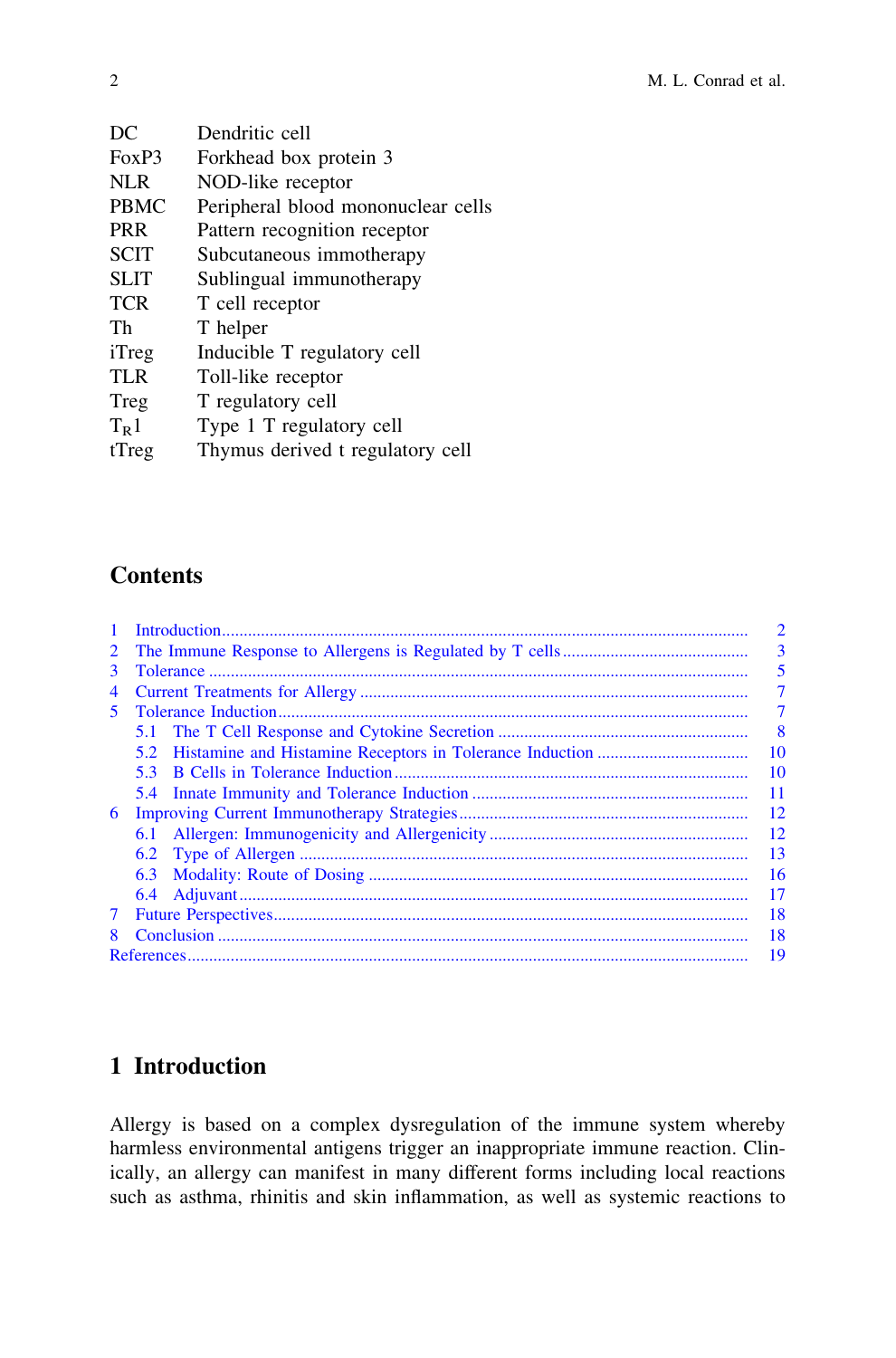<span id="page-2-0"></span>food, venom or drugs. These allergic phenotypes are complex and depend on many factors including genetic and environmental influences, the specific organs affected and the type and quantity of allergen (Larche [2006\)](#page-21-0). Complicating matters further, exacerbations of current allergy are not only allergen driven but can also be brought about by infection (Tauro et al. [2008](#page-24-0)), pollutants (Riedl [2008\)](#page-23-0) or non-specific stimuli (Gelardi et al. [2009\)](#page-20-0).

In general, the development of an allergic response requires first that an individual be sensitized, a reaction involving the priming of specific CD4+ T-helper (Th) 2 cells, the production of the cytokine IL-4, isotype switching in B cells to produce IgE antibodies and binding of IgE antibodies to mast cells. After sensitization, secondary exposure to a specific allergen engages IgE coated mast cells which leads to mast cell degranulation and initiation of the allergic immune response. It is during secondary exposure to allergen that the complex clinical phenotype becomes apparent and it is well known that different mechanisms are responsible for the initiation of particular allergic phenotypes. For instance, patients that suffer from allergic asthma and allergic rhinitis exhibit mainly local Th2 type reactions (Pipet et al. [2009\)](#page-23-0), atopic dermatitis patients exhibit an initial Th2 response that is converted to Th1 during the chronification of the disease (Leung and Bieber [2003;](#page-21-0) Novak et al. [2003;](#page-22-0) Werfel et al. [1996](#page-25-0)) and patients with food, drug and venom allergies often react by systemic anaphylaxis (Sicherer and Leung [2009\)](#page-23-0). Due to the complexity of these different allergic responses, this review will concentrate specifically on two Th2 mediated allergic disorders, asthma and rhinitis (hay fever).

#### 2 The Immune Response to Allergens is Regulated by T cells

Many immune mediators play important roles in the development of allergic disease, initiating pathways that cumulate in the differentiation of particular T cell subsets. In both healthy and diseased individuals, these subsets of effector T cells act to coordinate the entire immune system. Classically, Th cells were divided into two major subsets, Th1 and Th2, determined by cytokine profile and effector function. In the last 13 years however, T regulatory (Treg) cells have emerged as very important mediators of immune homeostasis, and are now at the forefront of research efforts. In recent years, still more T cell subtypes have been discovered such as Th17 (Burgler et al. [2009\)](#page-19-0) and Th9 (Dardalhon et al. [2008a\)](#page-19-0) both of which promote tissue inflammation.

The differentiation of naïve T cells to an effector subset is largely dependent on the cytokine milieu. Production of IL-12 and IFN<sub> $\gamma$ </sub> by cells of the innate immune system stimulate the production of the transcription factor T-bet, Fig. [1](#page-3-0). This results in the differentiation of Th1 cells that principally secrete IFN $\gamma$  in response to intracellular pathogens. The Th2 cell lineage is generated in the presence of IL-4 due to activation of the transcription factor GATA3, Fig. [1.](#page-3-0) Th2 cells mainly utilize IL-4, IL-5 and IL-13 to regulate the clearance of extracellular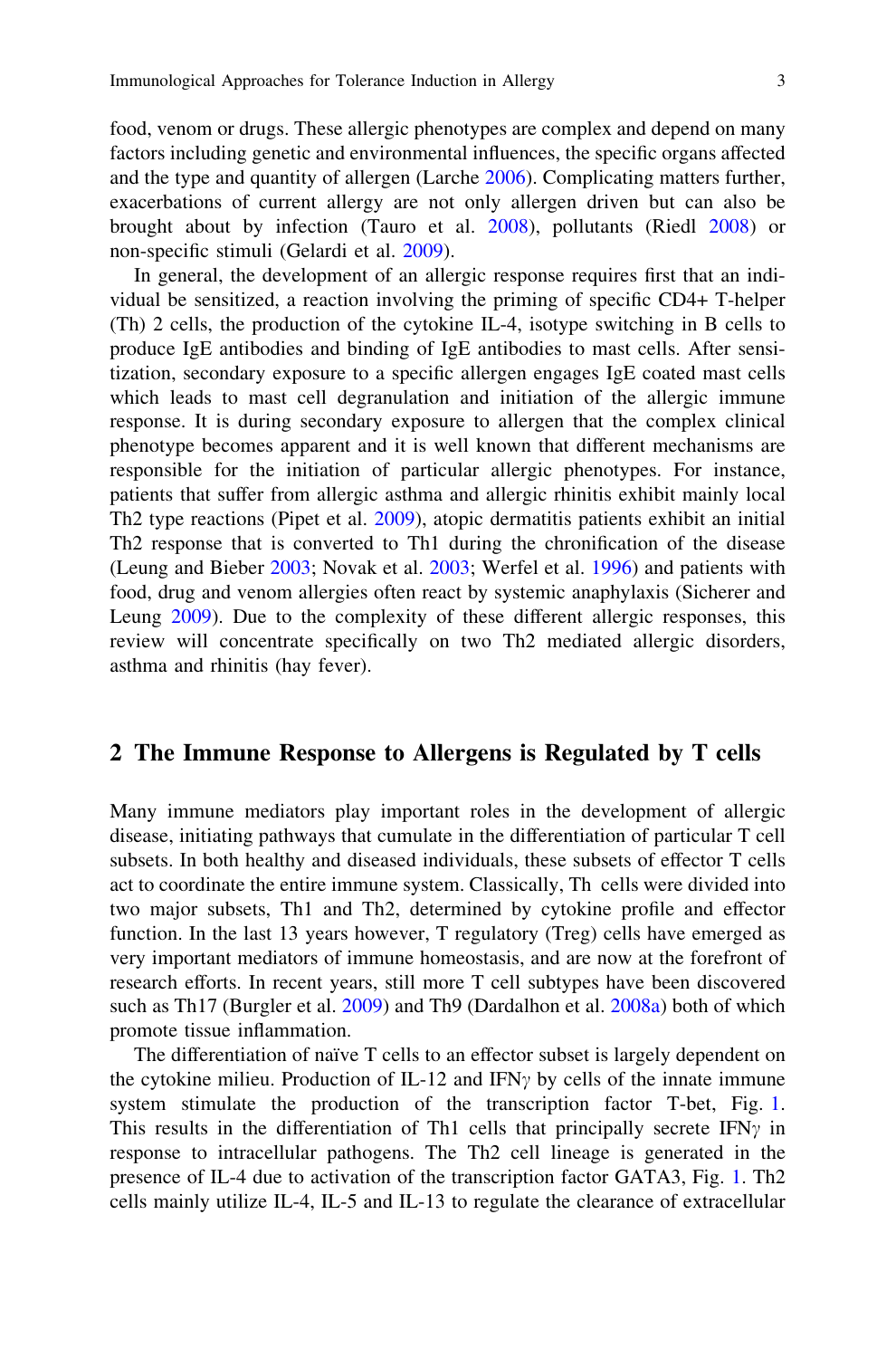

<span id="page-3-0"></span>Fig. 1 Differentiation of T effector subsets from an activated CD4+ T cell

pathogens such as parasites. When a Th1 or Th2 response becomes dysregulated it leads to exaggerated inflammatory responses that are the foundation of autoimmunity and allergy, respectively (Dardalhon et al. [2008b](#page-19-0)).

Relatively new on the scene, Th17 cells are generated in the presence of both IL-6 and TGF $\beta$ ; these cytokines initiate Th17 cell production by activation of the transcription factor ROR $\gamma t$ , shown in Fig. 1. Th17 cells promote neutrophilic inflammation and appear to be responsible for eliminating both intra and extracellular pathogens through the secretion of cytokines IL-6, IL-8, IL-17A, IL-17F, IL-22, IL-26 and TNF $\alpha$ . Similarly to Th1 cells, an overabundance of the TH17 response leads to autoimmune disease and chronic inflammation (Schmidt-Weber et al. [2007\)](#page-23-0). Finally, one of the most recent additions to the T cell subtype family is Th9. During an allergic response, the presence of IL-4 coupled with TGF- $\beta$  leads to the differentiation of the Th9 cell which produces IL-9 and IL-10. Despite the abundant production of IL-10, Th9 cells do not have regulatory properties and instead act to promote tissue inflammation (Akdis and Akdis [2009;](#page-18-0) Dardalhon et al. [2008a](#page-19-0), [b;](#page-19-0) Veldhoen et al. [2008\)](#page-24-0). While Th1, Th2, Th17 and Th9 subsets all generate inflammatory responses to various mediators, Treg cells act as a safeguard against unnecessary inflammation through immunosuppressive means. It is the complex interplay between these subsets that determines the health status of an individual.

Treg cells are indispensable for the maintenance of immune homeostasis and different subsets of these cells are defined by where they originate and what cytokines they secrete. Thymus derived Treg cells (tTreg, ''natural'' Treg), which were among the first lineage identified, are produced in the thymus, are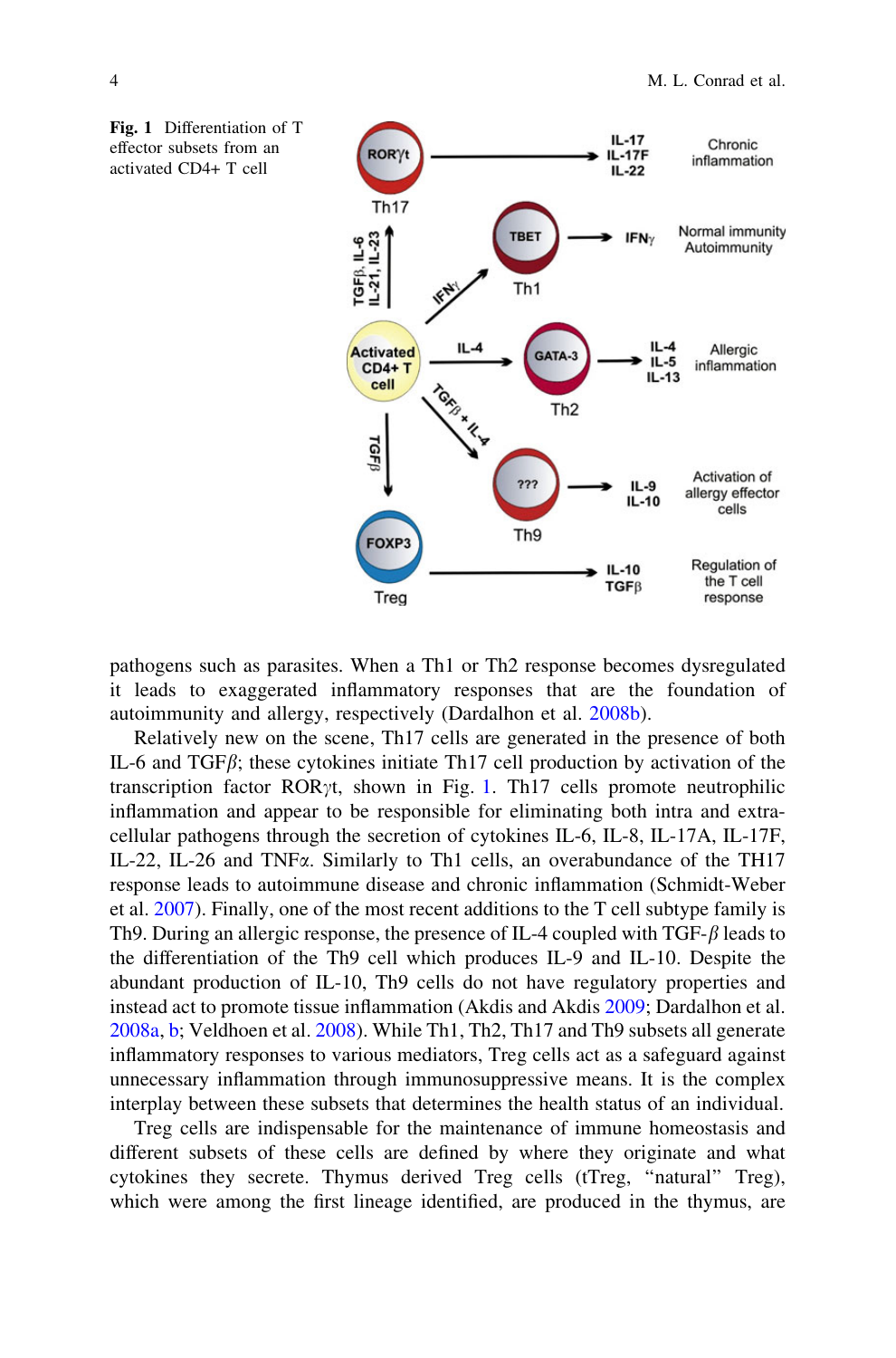|                         | Thymus derived T regs<br>"Natural" | Induced T regs      |                    |
|-------------------------|------------------------------------|---------------------|--------------------|
|                         |                                    | TR1                 | Th <sub>3</sub>    |
| Development             |                                    |                     |                    |
| Region                  | <b>Thymus</b>                      | Periphery           | Periphery          |
| Precursor               | $CD4+$ precursor                   | $CD4+CD25-$         | $CD4+CD25-$        |
| Differentiation factors | ?                                  | IL-10, IFN $\alpha$ | TGF $\beta$ , IL-4 |
| <b>Markers</b>          |                                    |                     |                    |
| CD4                     | $^{+}$                             | $^{+}$              | $^{+}$             |
| CD25                    | $+$                                | $^{+}$              | $+$                |
| CTLA4                   | $^{+}$                             | $\ddot{}$           | $+$                |
| FoxP3                   | $^{+}$                             |                     | $+$                |
| Main mode of action     | Cell contact suppression           | Cytokine secretion  | Cytokine secretion |
| Cytokines secreted      |                                    |                     |                    |
| $IL-10$                 | $^{+}$                             | $^{+++}$            | $^{+}$             |
| $TGF-\beta$             | $\ddot{}$                          | $^{+}$              | $^{+++}$           |
|                         |                                    |                     |                    |

<span id="page-4-0"></span>Table 1 Characteristics of T regulatory cell subtypes

+ indicates expression or amount of secretion, /indicates not expressed

CD4+CD25+ and express the transcription factor forkhead box protein 3 (FoxP3), shown in Fig. [1](#page-3-0) and Table 1 (Blaser [2008;](#page-18-0) Feuerer et al. [2009\)](#page-19-0). The importance of this cell type is best exemplified by the Scurfy mouse, in which animals that fail to develop Treg cells acquire a rapidly fatal lymphoproliferative disease (Appleby and Ramsdell [2008](#page-18-0); Brunkow et al. [2001;](#page-18-0) Khattri et al. [2001\)](#page-21-0). Two additional Treg subsets, type 1 regulatory T cells  $(T_R1)$  and Th3 cells, have also been identified that can be induced in the periphery by IL-10 and  $TGF\beta$  exposure, respectively, Table 1. Both tTreg cells and  $T<sub>B</sub>1$  cells secrete large amounts of IL-10 and TGF $\beta$ , whereas Th3 cells secrete primarily TGF $\beta$  (Workman et al. [2009\)](#page-25-0).

Evidence for the regulatory capabilities of Treg cells is demonstrated by functional studies showing the suppression of both autoimmune and allergic responses by this cell type (Ozdemir et al. [2009](#page-22-0); Walters et al. [2009\)](#page-25-0). Treg cells have a major influence on both innate and adaptive immune cell types and are capable of suppressing the proliferation and differentiation of T cells as well as limiting the effector functions of B cells, NK and NK T cells, macrophages and dendritic cells (DC), shown in Fig. [2](#page-5-0) (Ghiringhelli et al. [2005;](#page-20-0) Letourneau et al. [2009;](#page-21-0) Lim et al. [2005](#page-21-0); Piccirillo and Shevach [2001](#page-23-0)). The role of Treg cells in the active suppression of inappropriate or excessive inflammatory responses is known as peripheral tolerance induction.

## 3 Tolerance

In order for the immune system to function properly there must be systems in place that allow for the discrimination of self versus non-self as well as harmless versus dangerous foreign molecules. There are several sophisticated mechanisms in the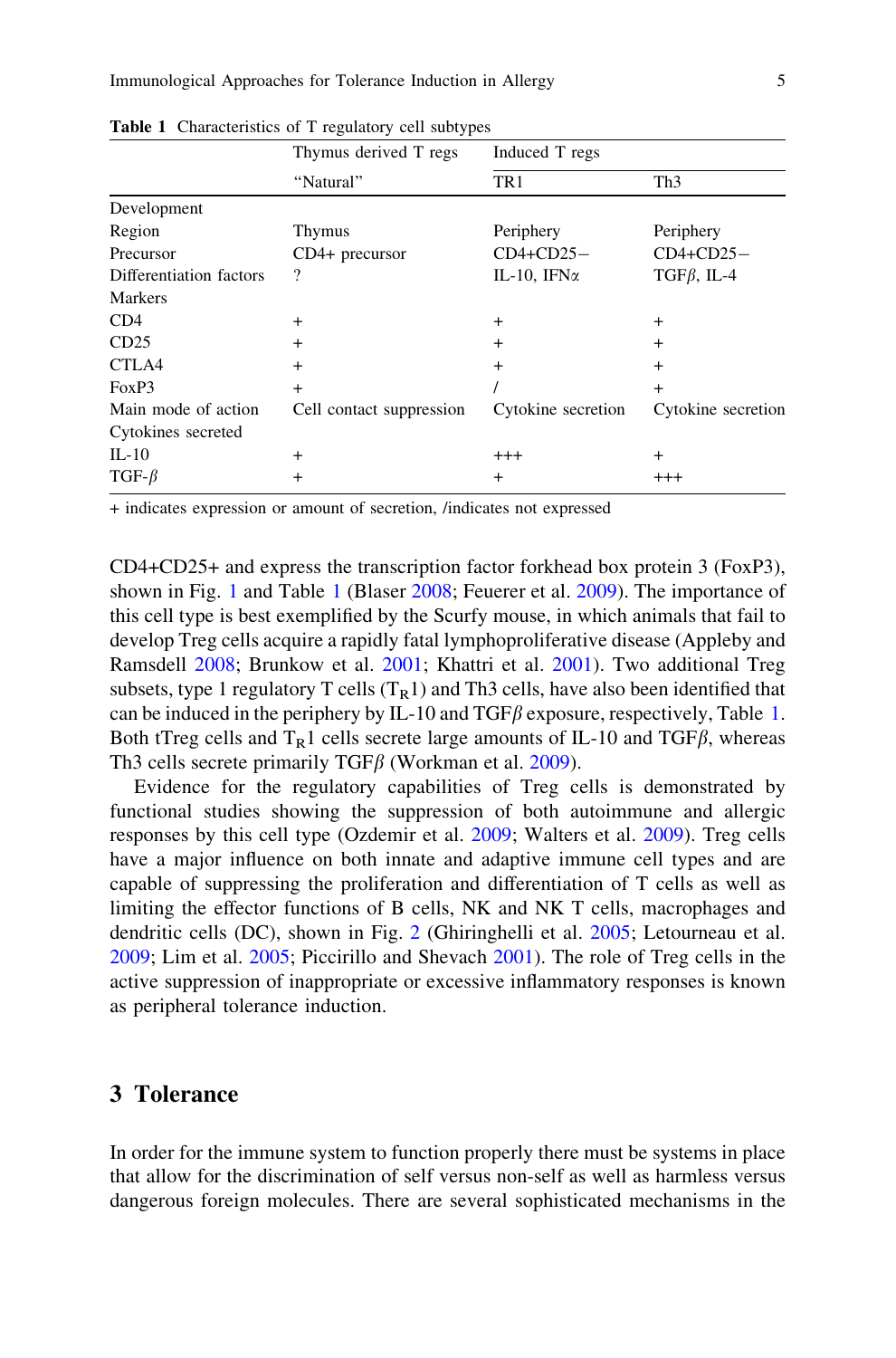<span id="page-5-0"></span>

immune system that allow this interplay to occur including clonal deletion, anergy and immunoregulation. Regarding self versus non-self determination, clonal deletion (central tolerance) acts to delete self-reactive lymphocytes during development in the bone marrow and thymus before they mature into competent immune cells (Hogquist et al. [2005](#page-20-0); McCaughtry and Hogquist [2008\)](#page-22-0). In the periphery, tolerance mechanisms such as anergy and immunoregulation allow lymphocytes to distinguish between benign and harmful antigens after T cell development (peripheral tolerance). Anergy is a state of unresponsiveness that occurs when lymphocytes recognize an antigen in the absence of a secondary, co-stimulatory signal. Continual recognition of antigen in the absence of co-stimulation eventually results in the elimination of anergic lymphocytes via activation induced cell death (Wells [2009](#page-25-0)). Immunoregulation is a second system in the maintenance of peripheral tolerance in which Treg cells play an essential role in the control of immune homeostasis. In the context of allergy, dysregulated inflammatory responses are due to a failure of the immunoregulatory mechanisms that suppress reactions to harmless substances in the periphery. Hence, inducing peripheral tolerance to the offending allergen, possibly through the alteration of the Treg response, is the ultimate goal of allergy treatment.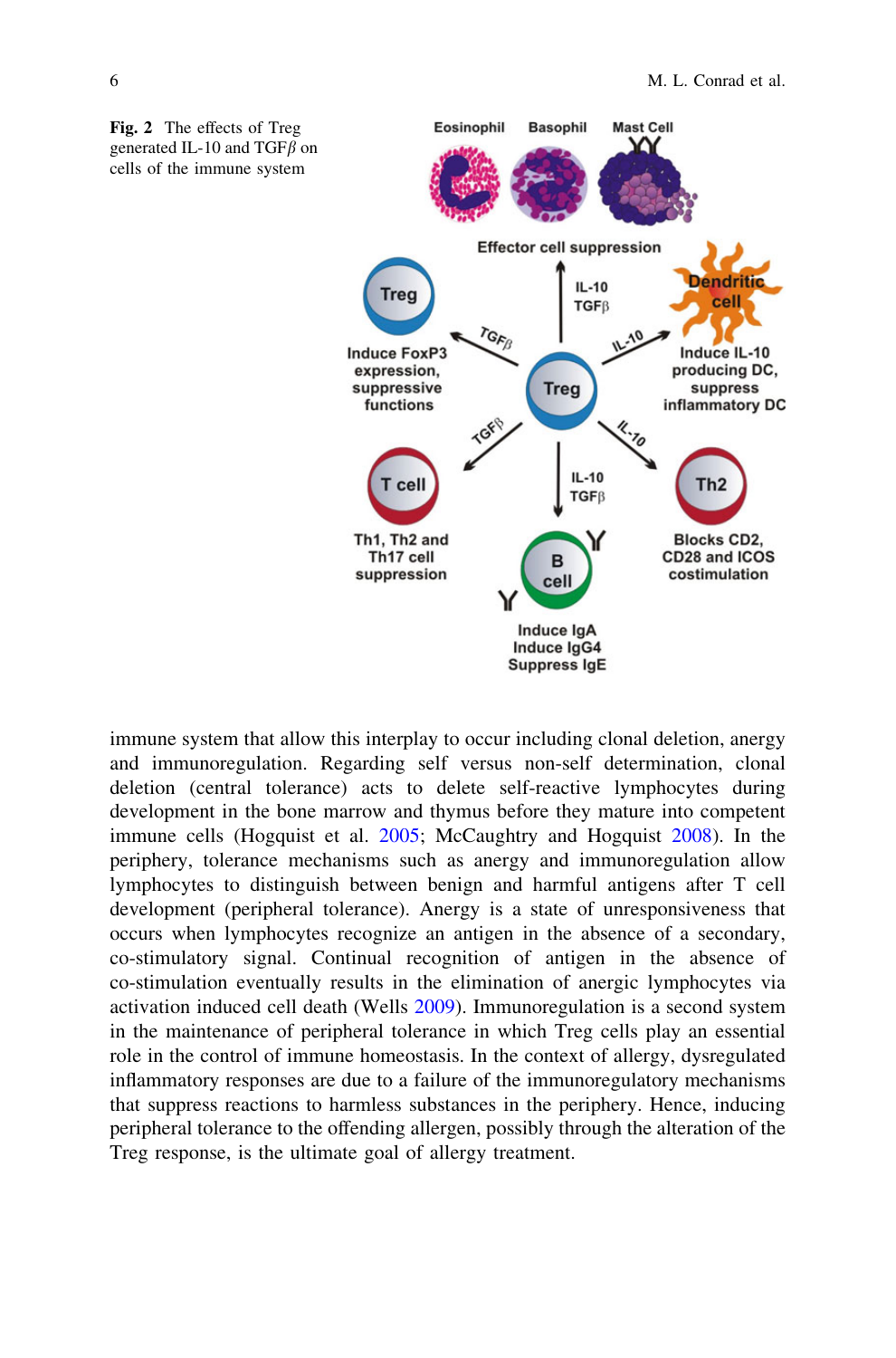### <span id="page-6-0"></span>4 Current Treatments for Allergy

Anti-inflammatory therapy and specific immunotherapy are the two present methods used to treat allergy that work in different ways. Anti-inflammatory therapy is an allergen unspecific treatment that involves using medications such as antihistamines, anti-IgE, epinephrine or corticosteroids, alone or in combination, to block the action of allergic mediators or generally suppress the immune system (Bjermer [2008](#page-18-0); DuBuske and Kowal [2009](#page-19-0); Pelaia et al. [2008\)](#page-23-0). Though the use of medication is presently crucial for the control of allergy, this treatment provides only temporary results. Treatments involving more permanent methods that affect the underlying cause of the allergic disorder are highly desirable.

Immunotherapy differs from anti-inflammatory therapy by attempting to affect the cause of the allergy directly by inducing peripheral immune tolerance to a particular allergen. The earliest attempts to perform immunotherapy for allergy were initiated approximately 100 years ago when, in 1911, Leonard Noon and John Freeman immunized hay fever patients with subcutaneous injections of pollen extract. Though the underlying mechanisms of allergy and immunotherapy would not begin to be discovered for many years and the strategy was erroneously based on the idea that grass pollen was toxic, successful outcomes were seen to last up to one year after cessation of treatment. (Cohen et al. [2003](#page-19-0); Noon [1955\)](#page-22-0).

In the present day, allergen specific immunotherapy is recognized as a highly specific and effective method to treat certain types of allergy. Though not generally recommended for food or drug allergies, this therapy is proving particularly effective for patients with allergic rhinitis and allergic asthma (Abramson et al. [2003](#page-18-0); Calderon et al. [2007](#page-19-0); Pipet et al. [2009\)](#page-23-0). Immunotherapy treatments are beneficial as they target the underlying cause of the disorder with long term results; disease remission is reported to last for 3–5 years after cessation of treatment (Durham [2008\)](#page-19-0). In addition to this, immunotherapy is also extremely important in preventing the progression of allergic disease, for instance from rhinitis to asthma, and stopping the further development of new sensitizations against other allergens (Des Roches et al. [1997](#page-19-0); Jacobsen et al. [2007](#page-20-0)). Though there are many protocol variations, the general treatment method consists of multiple administrations of an allergen vaccine with concentrations that increase in a step-wise manner until the maintenance dose is reached. The maintenance dose is then continued for a minimum of three years (Didier et al. [2007;](#page-19-0) Srivastava et al. [2009](#page-23-0)). The most common type of immunotherapy in use today, subcutaneous immunotherapy (SCIT), acts by inducing peripheral tolerance to the allergen vaccine administered.

## 5 Tolerance Induction

In the process of becoming tolerant, the immune system is modified in many different ways. Innate immune mechanisms are activated which, in turn, trigger the generation of specific T cell subsets. The subsequent cytokine secretion from these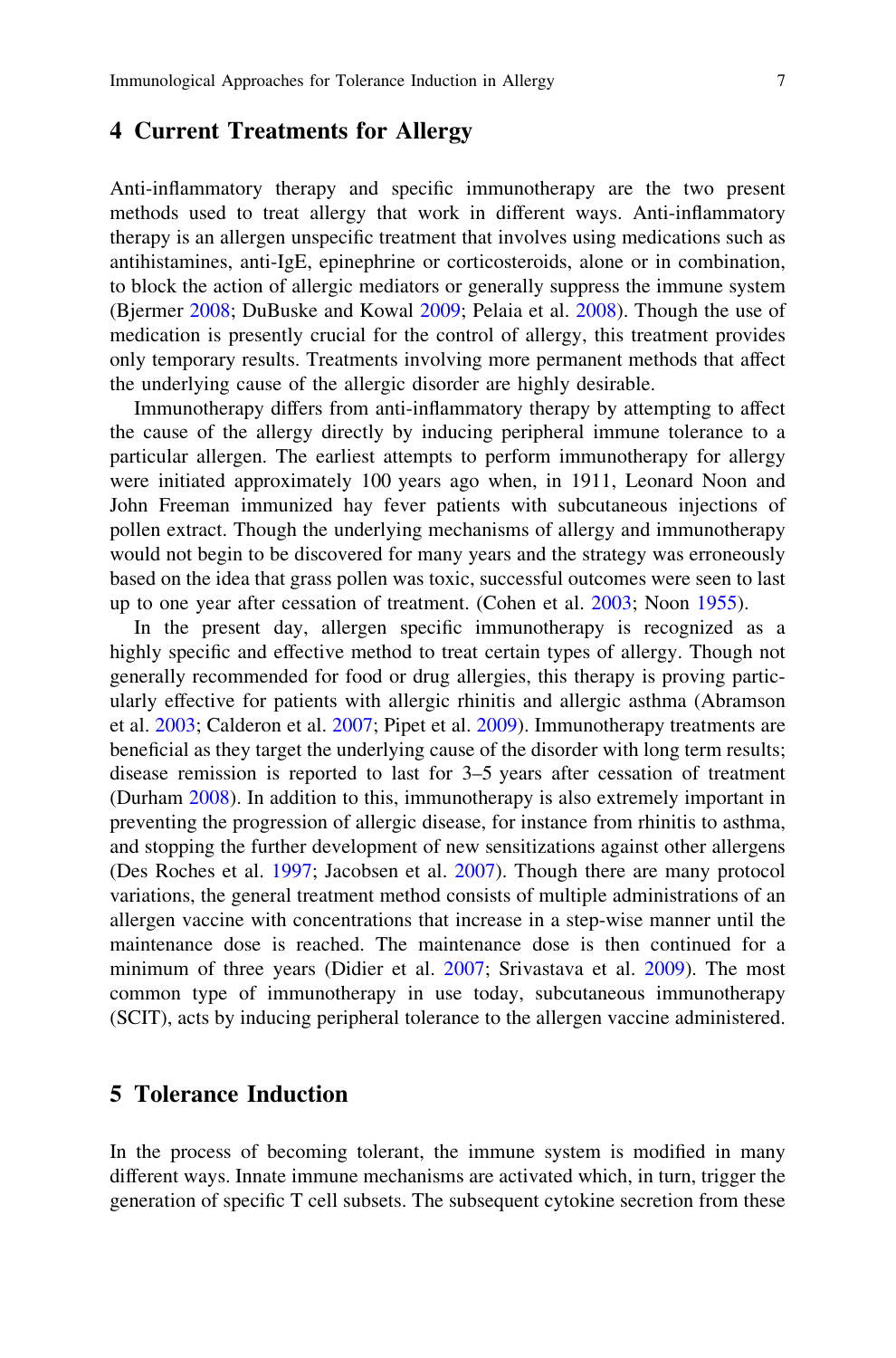<span id="page-7-0"></span>activated T cells has wide ranging effects from reducing proinflammatory cell recruitment and activation, to modulating B cell antibody and cellular responses. Demonstrating this, many types of immune modulation have been documented after successful immunotherapy including direct suppression of antigen presenting cells (APC), induction of Treg subsets, altered IL-10 and TGF $\beta$  cytokine levels, suppression of mast cells and basophils and altered allergen specific antibody titres (Akdis et al. [1998,](#page-18-0) [2007;](#page-18-0) Francis et al. [2003](#page-20-0)).

#### 5.1 The T Cell Response and Cytokine Secretion

Of the many T cell effector subsets, Treg cells have been acknowledged as critical players in allergy in both humans and mice. Lessons from mouse models have established the relevance of Treg cells in experimental asthma. Adoptive transfer of Treg cells into cockroach allergen sensitized and challenged mice resulted in improvement of airway reactivity and airway inflammation (McGee and Agrawal [2009\)](#page-22-0). Furthermore, accumulation of Treg cells in the draining lymph nodes of mice is associated with the spontaneous resolution of chronic asthma (Carson et al. [2008\)](#page-19-0). In patients with allergies such as asthma and rhinitis, accumulated evidence also suggests a strong association between allergy and a disruption of Treg cell function. Rhinitis patients have a decreased nasal FoxP3 expression compared with control subjects (Van Bruaene et al. [2008\)](#page-24-0) and Treg cells from allergic subjects have a decreased ability to suppress cytokine responses in vitro (Ling et al. [2004\)](#page-21-0). Dysregulated Treg cell function is associated strongly with allergy in both mouse models and human patients.

Considering immunotherapy, the induction of Treg cells is essential for the generation of immune tolerance. In adult patients who received successful immunotherapy, the frequency of FoxP3 Treg cells was increased in the nasal mucosa following SCIT with grass pollen allergen (Radulovic et al. [2008\)](#page-23-0) and in PBMCs following sublingual immunotherapy (SLIT) with birch pollen allergen (Bohle et al. [2007\)](#page-18-0). Upregulated Treg responses were also correlated with an increase in IL-10 expression. Interestingly, a recent pediatric study measuring the outcome of SLIT for patients treated with tree pollen allergens found correlations between FoxP3 mRNA expression and tolerance induction as well as IL-17 mRNA expression and poor therapeutic outcome (Nieminen et al. [2009\)](#page-22-0). The fact that particular T cell subtypes can be associated with therapeutic outcome highlights the importance of ascertaining the mechanisms that generate T cell subtypes in successful immunotherapy.

Treg cells contribute to tolerance induction in immunotherapy both by cell–cell interactions and cytokine secretion. Concentrating for the moment on direct cellular interactions, cell contact suppression by Tregs is mediated by the constitutive expression of the cytotoxic lymphocyte antigen 4 (CTLA4). CTLA4 is a powerful suppressor of the immune response as evidenced by the lethal multiorgan inflammation observed CTLA4 knockout mice (Waterhouse et al. [1995\)](#page-25-0). In the induction of peripheral tolerance, CTLA4 on allergen-activated Treg cells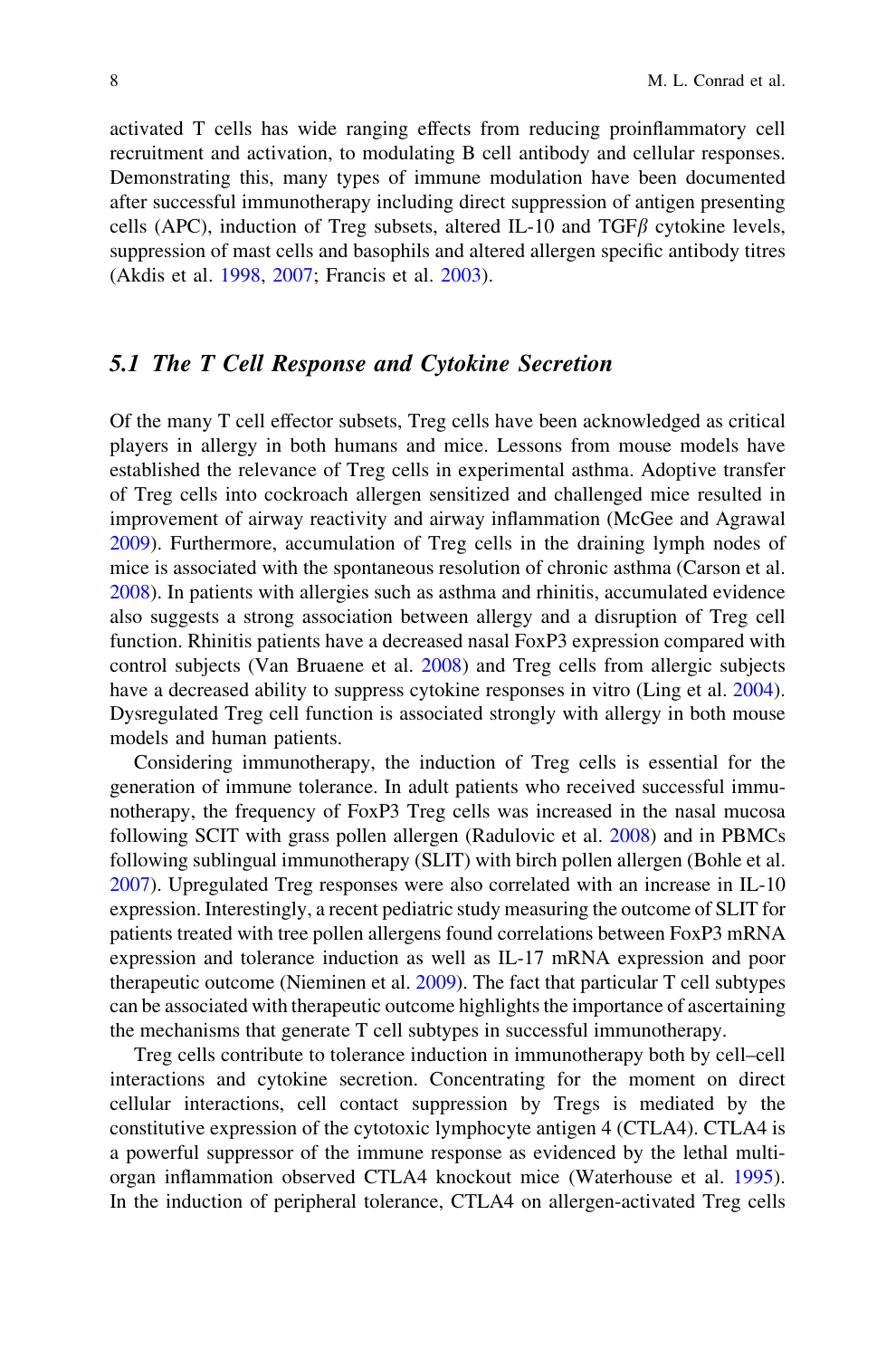interacts with APCs to down modulate their expression. Illustrating this in vitro, CTLA4+FoxP3+ Treg cells out-competed DC interactions with other T cell subsets by forming aggregates around the DC. In addition to this, Treg cells were shown to downregulate APCs both in vitro and in vivo through CTLA4 dependent binding to CD80 and CD86 (Onishi et al. [2008;](#page-22-0) Wing et al. [2008](#page-25-0)).

In addition to cellular interactions, certain Treg cell subsets are known for the production of large quantities of IL-10 and TGF $\beta$  which play an important role in tolerance induction, Table [1](#page-4-0) (Blaser and Akdis [2004](#page-18-0)). In the normal state, healthy individuals maintain subsets of allergen specific IL-10 secreting T cells at a higher frequency than both IL-4 (Th1) and IFN<sub> $\gamma$ </sub> (Th2) secreting T cells (Akdis et al. [2004\)](#page-18-0). In allergy, a marked reduction in IL-10 is noted in comparison with healthy subjects in both mouse models and humans. Patients with asthma have lower concentrations of IL-10 in the bronchoalveolar lavage (BAL) fluid than healthy controls (Borish et al. [1996](#page-18-0)) and a more severe asthma phenotype is associated with promoter polymorphisms in the IL-10 gene (Lim et al. [1998](#page-21-0)). Demonstrating the suppressive effects IL-10 and TGF $\beta$ , secretion of these cytokines from allergen specific T cells in non-allergic patients acted to suppress both Th1 and Th2 cytokine responses to dust mite and birch pollen allergens. In allergic patients undergoing specific immunotherapy, similar immunosuppressive effects from the CD4+CD25+ T cells were observed (Jutel et al. [2003\)](#page-20-0).

IL-10 and TGF $\beta$  have established roles in the generation of peripheral tolerance, shown in Fig. [2](#page-5-0). Originally described as a mouse Th2 factor that inhibited Th1 cytokine secretion (Fiorentino et al. [1989](#page-20-0)), IL-10 is now known to be produced by numerous cell types such as Treg cells, Th1 and Th2 lymphocytes, B lymphocytes, DCs, monocytes, macrophages, mast cells and natural killer cells (Ogawa et al. [2008](#page-22-0)). IL-10 is recognized for its powerful inhibitory effects on many cell types and the literature provides numerous examples of this in both humans and mice (Moore et al. [2001\)](#page-22-0). In a mouse model of experimental asthma IL-10 administration suppressed both IL-5 production and eosinophil recruitment (Zuany-Amorim et al. [1995\)](#page-25-0). In humans cells in vitro, IL-10 was shown to suppress T cell cytokine synthesis from PBMC by inhibition of CD28/B7.1 interaction (Schandene et al. [1994\)](#page-23-0) and modulate antibody production by inhibiting IgE and enhancing IgG4 (Punnonen et al. [1993](#page-23-0); Satoguina et al. [2005\)](#page-23-0). These inhibitory effects coupled with the strong association of IL-10 secretion with allergen tolerance induced by immunotherapy illustrates the importance of this cytokine.  $TGF\beta$  is an essential cytokine in the maintenance of the Treg population. In mice it is required for the proliferation and suppressive actions of Treg cells (Huber et al. [2004\)](#page-20-0), as well as for the peripheral induction of CD4+CD25- cells to a FoxP3+CD4+CD25+ subtype, shown in Table [1](#page-4-0) (Chen et al. [2003](#page-19-0)). As a suppressive cytokine in human immunotherapy,  $TGF\beta$  affects T cell proliferation, differentiation and apoptosis. Additionally, both IL-10 and TGF $\beta$  have the ability to down regulate MHC II expression and suppress costimulatory molecules on APCs (Jutel et al. [2003](#page-20-0)). Secretion of IL-10 and TGF $\beta$  from Treg cells as well as direct cell–cell interactions are essential for peripheral tolerance and are heavily involved in successful immunotherapy treatment (Workman et al. [2009](#page-25-0)).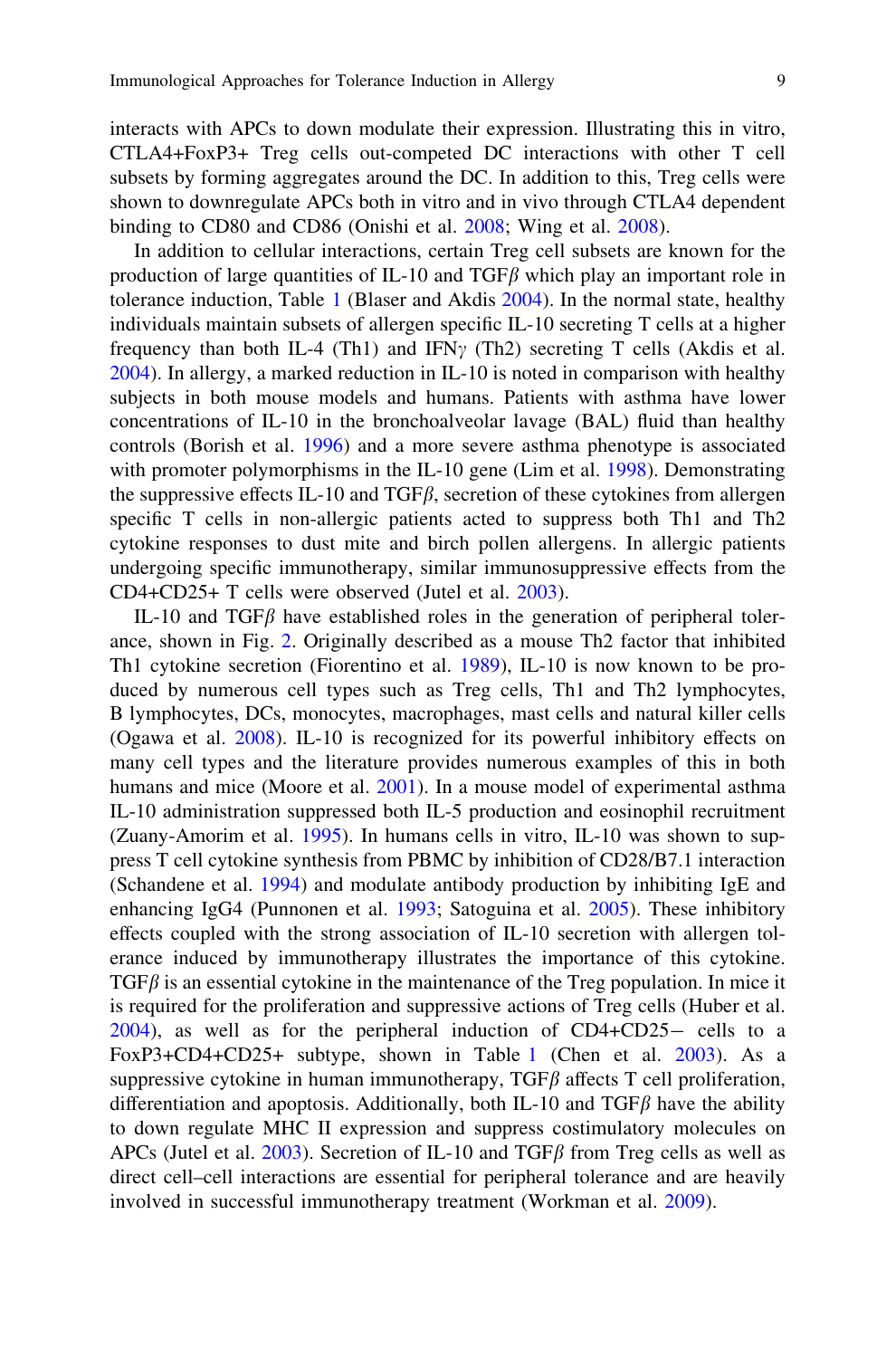#### <span id="page-9-0"></span>5.2 Histamine and Histamine Receptors in Tolerance Induction

Histamine is a pharmacologically active mediator secreted from effector cells during allergic inflammation. Of the four different histamine receptors (HR1, HR2, HR3 and HR4), HR1 and HR2 are expressed on activated effector T cells (Jutel et al. [2001,](#page-20-0) [2002](#page-20-0)). Human CD4+Th1 cells predominantly express the HR1 whereas Th2 cells predominantly display the HR2. This differential expression of HR1 and HR2 results in a differential regulation of the allergic response by histamine. (Jutel et al. [2001](#page-20-0), [2002\)](#page-20-0). In this regulatory process, histamine induces the production of IL-10 by DCs (Mazzoni et al. [2001](#page-22-0)) and Th2 cells (Osna et al. [2001](#page-22-0)) as well as enhancing the suppressive activity of  $TGF\beta$  secreted by T cells (Kunzmann et al. [2003](#page-21-0)). These regulatory effects which suppress IL-4 and IL-13 production as well as T cell proliferation, are mediated via the HR2 mostly expressed on Th2 cells. (Jutel et al. [2001](#page-20-0)). Thus, HR2 up-regulation on allergen specific Th2 cells increases IL-10 and TGF $\beta$  production and regulatory activity and suppresses the allergen-stimulated Th2 response. Accordingly, histamine and its HR2, participates in feedback- and fine-regulation of the allergic immune response and of peripheral tolerance induction.

#### 5.3 B Cells in Tolerance Induction

Though normally thought of as pathogenic when referring to allergy, B cells also play a positive role in immunotherapy. Accordingly, the production of allergen specific IgG4 during successful immunotherapy is proposed to play a major role in tolerance induction. In certain patients, levels of IgG4 in patients reflect allergen exposure, increase in a dose dependent manner, are highly stable during the long immunotherapy time period and appear to protect against allergy (Peng et al. [1992;](#page-23-0) Rossi et al. [2007\)](#page-23-0). The protective phenotype associated with the emergence of allergen specific IgG4 antibodies includes a reduction in mast cells, basophils and inflammatory mediators, as well as prevention of IgE mediated allergen presentation to T cells (Mobs et al. [2008;](#page-22-0) Strait et al. [2006](#page-23-0)). It has been proposed that IgG4 acts as either a blocking antibody that competes for IgE binding sites (Flicker et al. [2002](#page-20-0); Jackola et al. [2002;](#page-20-0) van Neerven et al. [1999\)](#page-24-0) or acts via the binding of IgG4-allergen complexes to the  $Fe\gamma$ RIIB receptors on mast cells to induce a deactivation signal (Daeron et al. [1995](#page-19-0); Pipet et al. [2009\)](#page-23-0).

In some patients treated successfully with immunotherapy, marked changes are observed in the allergen specific antibody composition. After an initial, transient increase in serum specific IgE, levels of this antibody decrease over months and years of treatment (Fennerty et al. [1988](#page-19-0); Van Ree et al. [1997](#page-24-0)). Together with decreases in IgE levels, allergen specific IgG4 antibodies are observed to increase throughout the treatment period (Mobs et al. [2008](#page-22-0); Wachholz et al. [2003\)](#page-25-0). Demonstrating the clinical importance of allergen specific antibody isotypes, IgG4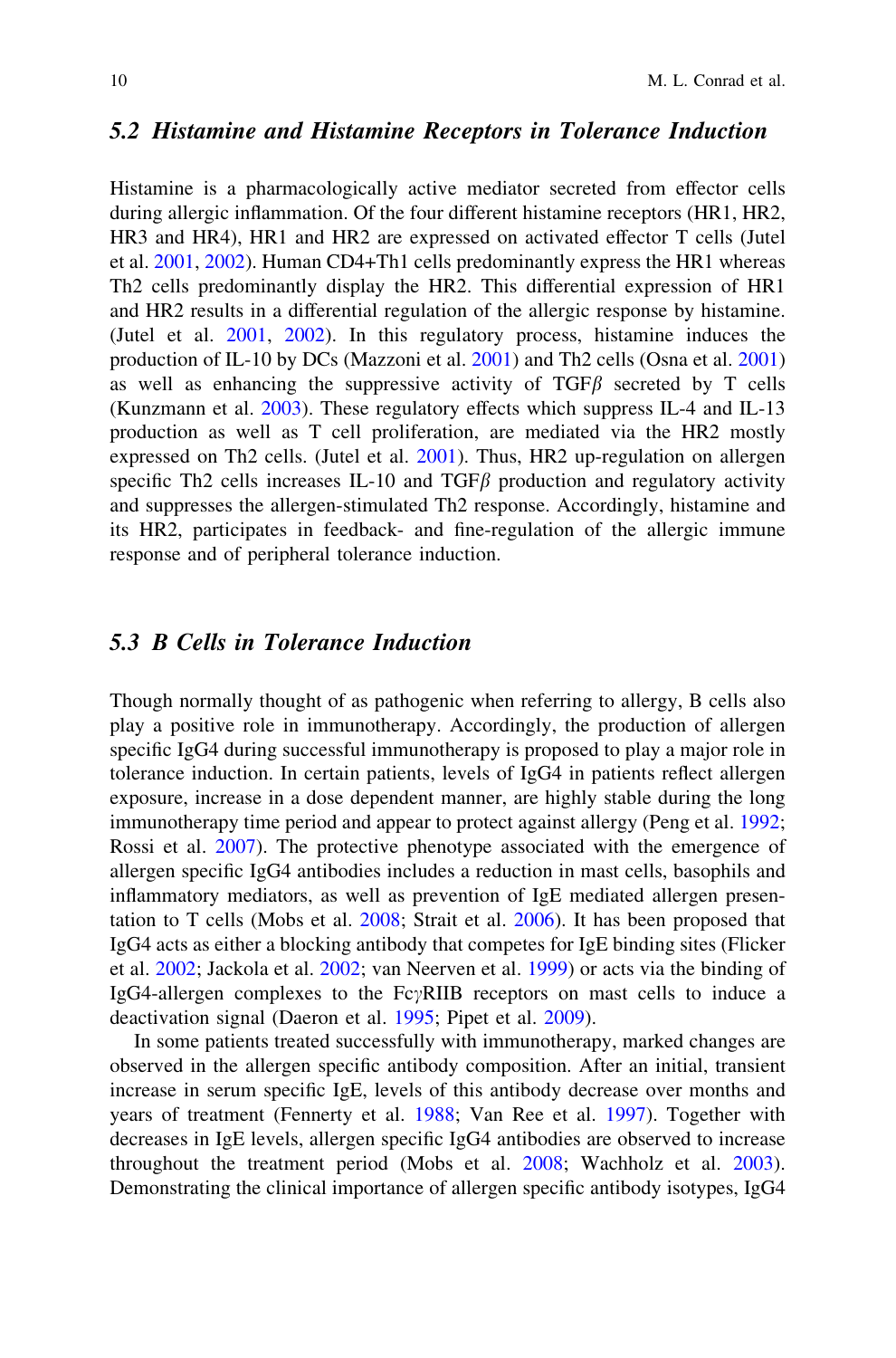<span id="page-10-0"></span>concentrations or ratios of  $I_{\text{g}}G_{\text{d}}T_{\text{total}}$  and  $I_{\text{g}}E$ :IgG4 may be used as an indicator of treatment efficacy and tolerance induction (Aalberse et al. [2009](#page-18-0); Nouri-Aria et al. [2004\)](#page-22-0). However, due to large variances in antibody production in individual patients, IgG4 antibody levels cannot be used as a predictable marker for successful immunotherapy in the individual patient (Jeannin et al. [1994\)](#page-20-0). Future research into individual IgG4 antibody production may shed light into how this isotype plays a role in tolerance induction and help to identify traits in individuals that are likely to activate IgG4 production.

In addition to antibody production, B cells may also play an antibodyindependent role in the induction of peripheral tolerance. Evidence for this is seen in a mouse model of tolerance to aeroallergens in which the presence of allergen specific B cells in BCR transgenic mice resulted in enhancement of CD4+ T cell tolerance to intranasally applied allergen. This regulation by B cells occurred in an antibody-independent manner. In contrast, tolerance was not achievable in B cell deficient mice (Tsitoura et al. [2002](#page-24-0)). Due to the antibody-independent nature of this response, it is hypothesized that different B cell subsets may play an immunoregulatory role through either cytokine secretion or cell contact mechanisms. B cells with suppressive capabilities, dubbed B regulatory cells (Breg), are specifically induced under inflammatory conditions and are capable of contributing to tolerance mechanisms (Mizoguchi and Bhan [2006](#page-22-0)).

B cells with regulatory capabilities were first recognized in 1974 with the demonstration of B cell mediated suppression of delayed type sensitivity reactions in guinea pigs (Katz et al. [1974;](#page-21-0) Neta and Salvin [1974](#page-22-0)). Though the majority of Breg cell studies are currently investigating autoimmunity (Manjarrez-Orduno et al. [2009\)](#page-21-0) recent studies in allergy associate B cell secretion of IL-10 and TGF $\beta$ with suppressive capabilities (Mizoguchi and Bhan [2006\)](#page-22-0). When stimulated in vitro by immunotherapy extracts, human B cells secrete high amounts of IL-10, which act to suppress IL-4 mediated IgE expression (Milovanovic et al. [2009](#page-22-0)). In a mouse model of ovalbumin induced experimental asthma, adoptive transfer of B cells into sensitized mice attenuated the resulting allergic airway disease through migration to local inflammatory sites and  $TGF\beta$  mediated conversion of CD4+CD45- effector T cells to CD4+CD25+FoxP3+ Treg cells (Singh et al. [2008\)](#page-23-0). The involvement of Breg cells in immunotherapy provides an interesting new avenue for exploration in allergy and immunotherapy as an additional system that contributes to tolerance induction.

#### 5.4 Innate Immunity and Tolerance Induction

As natural allergen extracts applied in immunotherapy may also contain components such as lipopolysaccharide, saccharides and nucleic acids, immunotherapy treatments can also have a non-allergen specific effect. These non-allergenic molecules contain pathogen associated molecular patterns (PAMPs) that activate innate immune cells through pattern recognition receptors (PRR) in the Toll-like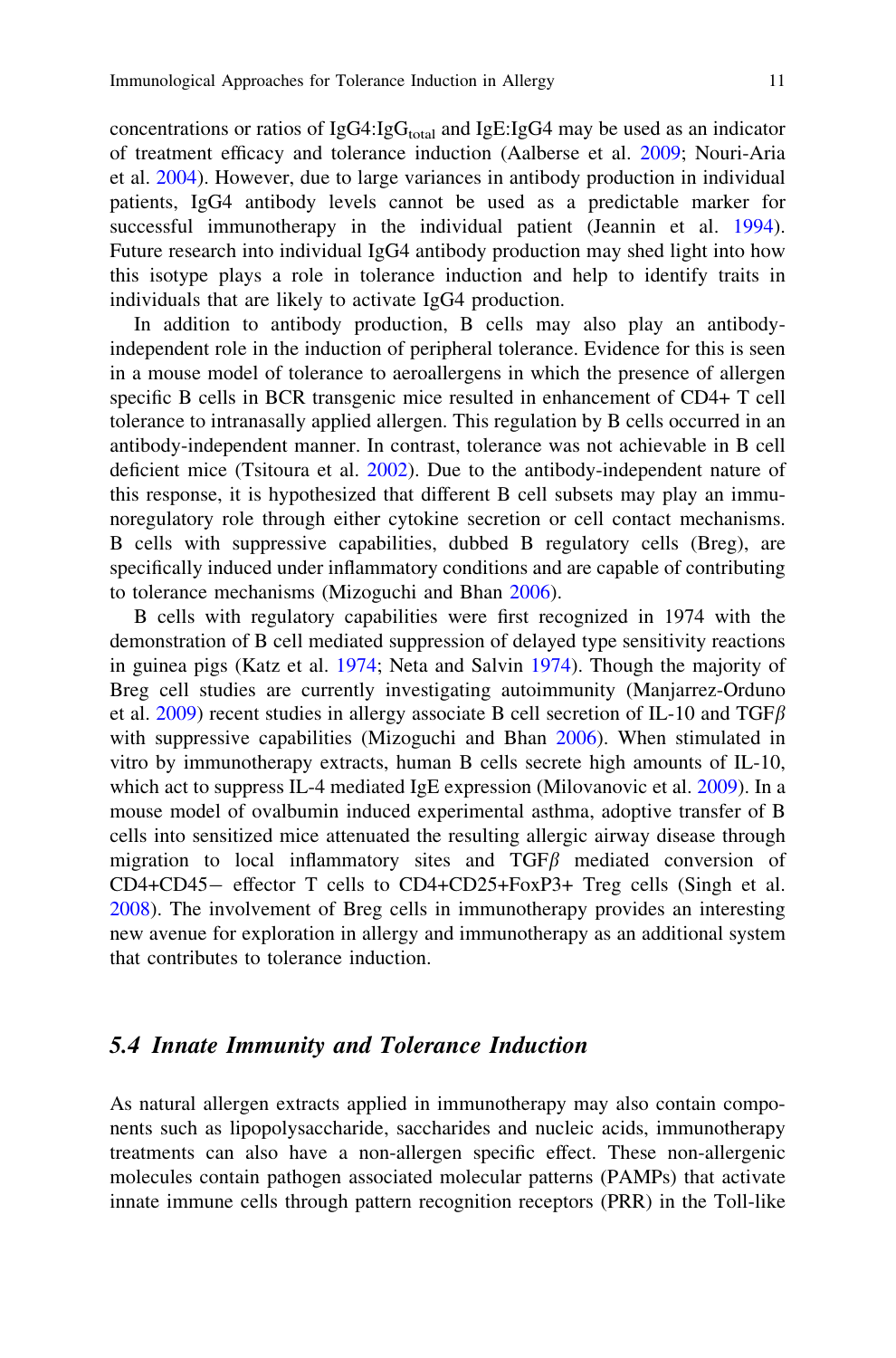<span id="page-11-0"></span>receptor (TLR) or NOD-like receptor (NLR) families. Initiation of the immune system by PAMPS generates particular antigen presenting cell subtypes which subsequently results in co-stimulation and production of beneficial T cell subsets such as Treg cells. The generation of Treg cells thus contributes to the suppression of the allergic phenotype (Pipet et al. [2009\)](#page-23-0). Examples of innate immune stimulation in patients undergoing SCIT include IL-10 production by monocytes and macrophages (Nouri-Aria et al. [2004](#page-22-0)), and a mouse model of oral tolerance has identified  $TGF\beta$  expressing DC subsets that induce functional FoxP3+ Treg cells from FoxP3- cells in the periphery (Yamazaki and Steinman [2009](#page-25-0)).

#### 6 Improving Current Immunotherapy Strategies

The goal of immunotherapy is to induce peripheral immune tolerance to specific allergens while maintaining safety and tolerability for the patient (Schmidt-Weber and Blaser [2005](#page-23-0)). While clinical studies indicate that with strict adherence to guidelines, SCIT is relatively well tolerated, alternative methods to induce tolerance while reducing the risk of adverse events and simplifying the protocol for patient compliance, continue to be investigated (Pipet et al. [2009\)](#page-23-0). A number of considerations such as the type of allergen, the modality and the use of adjuvant all represent potential targets for the advancement of immunotherapy.

### 6.1 Allergen: Immunogenicity and Allergenicity

Focusing on allergens, tolerance induction may be dependent on both the immunogenicity and allergenicity of the vaccine used for immunotherapy. Immunogenicity is defined as the capacity of a vaccine to induce a beneficial immune response, whereas allergenicity is the potential to cause an allergic reaction. The immunogenicity and allergenicity of a molecule are defined by specific epitopes present on the macromolecule. B cell epitopes, which are specifically recognized by antibodies, are located on the three dimensional structure of the antigen molecule whereas T cell epitopes must be first phagocytosed by an APC and presented in the context of an MHC class II molecule on the cell surface. T cell epitopes usually consist of 8–11 linearly arranged amino acids and are specifically recognized by the T cell receptor. During an immune response, activation through a B cell epitope results in antibody class switching, whereas activation of a T cell epitope stimulates the production of T cell subsets that act to regulate the immune response. While it is not known exactly how the expression of particular epitopes shapes the immune response, it is hypothesized that the epitope profile, and thus the particular type of allergen used in vaccination, is of great importance in the induction of peripheral tolerance (Pomes [2008;](#page-23-0) Szalai et al. [2008\)](#page-24-0).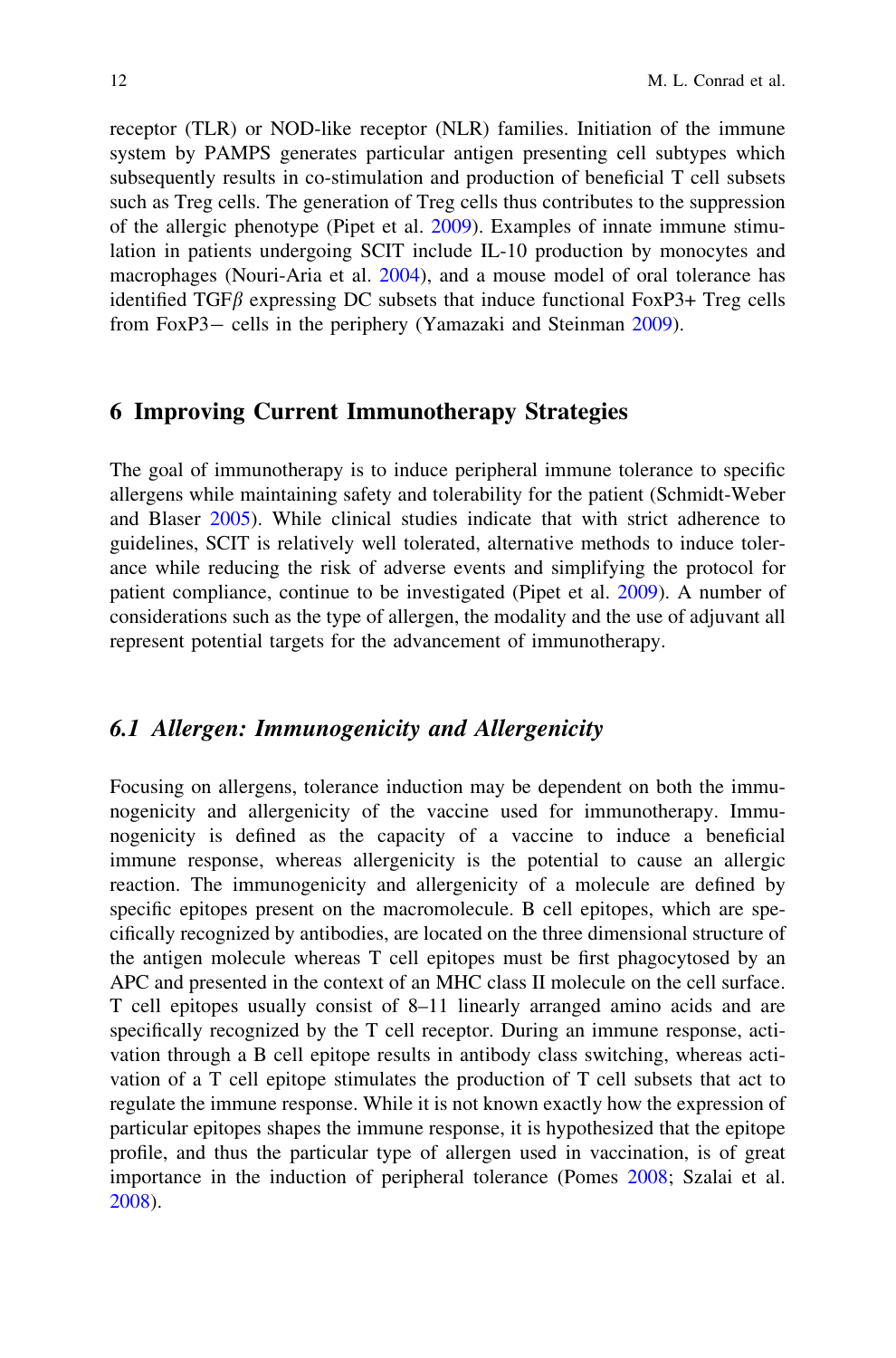| Allergen<br>class | Treatment                                | Result                                                                                                                      |
|-------------------|------------------------------------------|-----------------------------------------------------------------------------------------------------------------------------|
| Natural           | Extract from natural sources             | Multiple allergens and naturally occurring<br>substances                                                                    |
| Chemical          | Chemical—formaldehyde/<br>gluteraldehyde | High molecular weight allergen<br>polymer—linked through lysine<br>residues                                                 |
|                   | Chemical—carbamylation                   | Low molecular weight allergen—lysines<br>modified to ureido groups                                                          |
|                   | Recombinant Peptide production           | Generation of specific T cell epitopes<br>only                                                                              |
|                   | Intact major allergen                    | Recombinant whole protein allergen                                                                                          |
|                   | Intact hypoallergenic allergen           | Recombinant whole protein allergen that<br>mimics naturally occurring allergen<br>isoforms with low IgE binding<br>capacity |
|                   | Fragmentation                            | Fragmentation of allergen tertiary<br>structure results in loss of B cell<br>epitopes                                       |
|                   | Amalgamation                             | Creation of allergen dimers and trimers<br>using cDNA and expression plasmids                                               |

<span id="page-12-0"></span>Table 2 Summary of the different types of allergen used for specific immunotherapy

## 6.2 Type of Allergen

In an attempt to improve immunotherapy, many investigations have been aimed at modifying the allergen vaccine to reduce allergenicity while maintaining the immunogenicity and, thus, allow for successful treatment. Of the major classifications of allergens for use in immunotherapy, native, chemically modified and recombinant allergens, summarized in Table 2, will be discussed further in this section.

#### 6.2.1 Native Allergens

Traditionally in immunotherapy, the allergen used for treatment is obtained from 'native' extracts purified from natural sources. One drawback of native allergen use is the difficulty of standardizing production. Indeed, recent studies have found significant concentration variances in birch pollen allergen preparations (Focke et al. [2009\)](#page-20-0) as well as the presence of unrelated allergens (van der Veen et al. [1996\)](#page-24-0) which can be problematic due to the possibility of patients developing new IgE reactivities (Moverare et al. [2002](#page-22-0); Pauli et al. [2008](#page-23-0)). Other studies investigating native allergen extracts have found contamination in the form of endotoxin (Trivedi et al. [2003\)](#page-24-0) and beta glucans (Finkelman et al. [2006\)](#page-20-0), though the possible adjuvant effects of these 'contaminating' molecules are not fully understood and must be researched further. Though addressing the aforementioned concerns and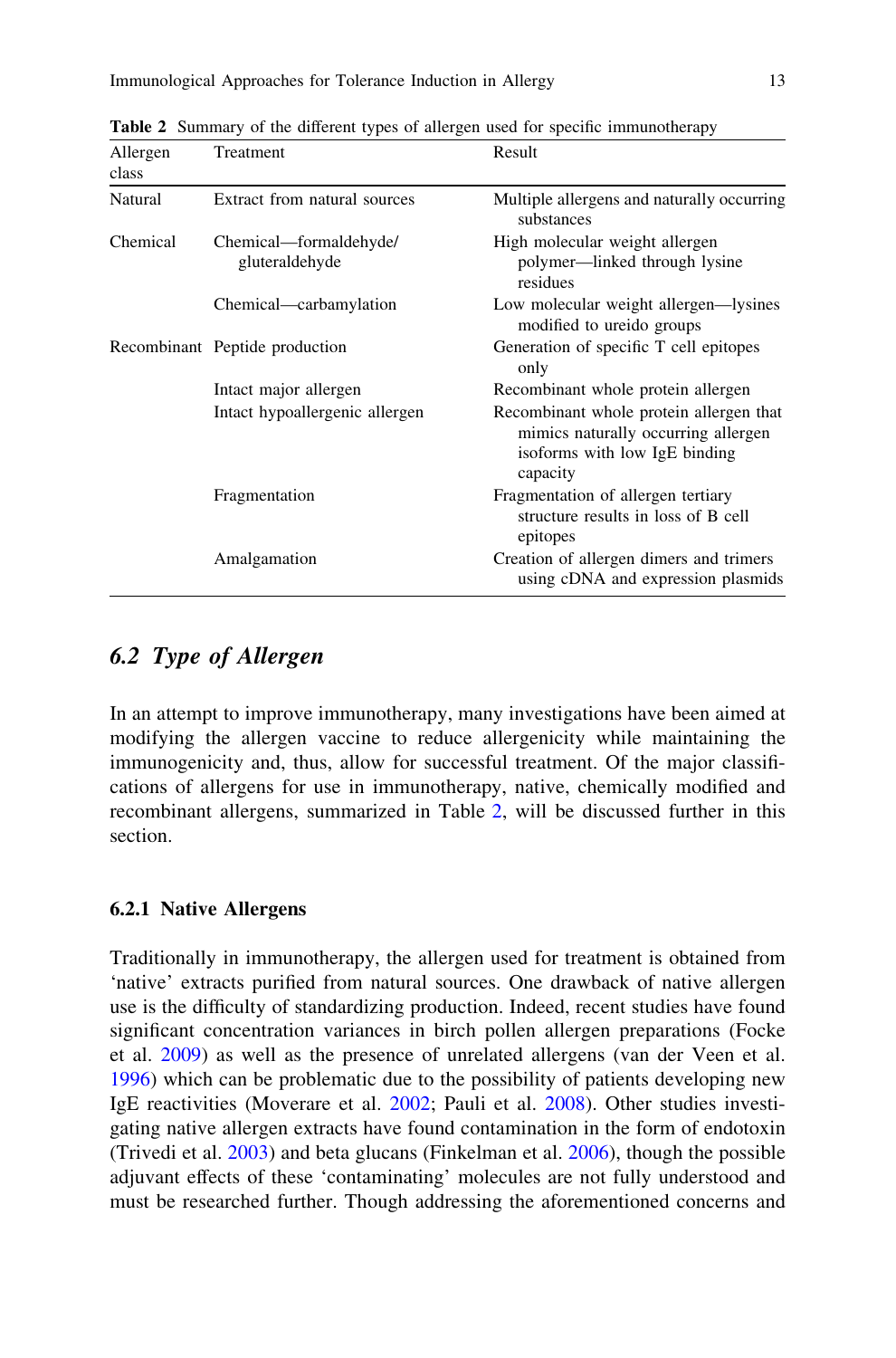developing a global standard for native allergen extract preparation are essential, further research into modified and/or recombinant allergens will provide alternative concepts to improve the allergen vaccines used in immunotherapy.

#### 6.2.2 'Allergoid': Chemically Modified Allergens

One of the first attempts to modify allergen for use in immunotherapy was to chemically modify naturally extracted allergens by treatment with dilute formaldehyde. Today it is known that chemical modification of an allergen with formaldehyde or glutaraldehyde acts to create a high molecular weight allergen polymer by linking the amine groups from exposed lysines. Creation of allergen polymers by this method maintains immunogenicity while strongly reducing the IgE binding capability (Kahlert et al. [2000](#page-21-0)). In addition to high molecular weight allergen polymers produced by formaldehyde/glutaraldehyde treatment, treatment of allergens by carbamylation produces low molecular weight allergens that can, for example, be easily absorbed through mucosal surfaces. Carbamylation acts by transforming the N-terminus of lysine residues to a ureido group which functionally reduces allergenicity of the protein molecule (Mistrello et al. [1996;](#page-22-0) Velickovic and Jankov [2008\)](#page-24-0). Successful use of chemical modification of an allergen vaccine was first performed by Marsh et al. in [1970](#page-22-0) and allergoid vaccines have since been successfully tested in immunotherapy in both adults and children (Keskin et al. [2006;](#page-21-0) La Grutta et al. [2007](#page-21-0); Palma-Carlos et al. [2006;](#page-22-0) Williams et al. [2007\)](#page-25-0).

#### 6.2.3 Recombinant Allergens

Yet another approach for the creation of safer immunotherapy vaccines is the production of recombinant allergens such as peptides, recombinant protein, recombinant hypoallergenic protein, allergen fragments and oligomers. Before discussing these alternatives, however, it must be considered whether single recombinant allergens can indeed mimic native allergen extracts. The fact that native allergen extracts contain a large compliment of different molecules and that there exists a virtually limitless range of potential allergens in the environment, engenders the question of whether a limited number of representative recombinant allergens can induce tolerance across a spectrum (Vrtala [2008\)](#page-24-0). Studies investigating the diagnostic capabilities of recombinant allergens have found, for example, that of the six main grass pollen allergens, a panel of four was able to diagnose grass pollen allergy in all patients tested (Laffer et al. [1996](#page-21-0); Valenta et al. [1998;](#page-24-0) Vrtala et al. [1993\)](#page-25-0). Consequently, it appears that of all allergenic possibilities, a few major allergens can determine the susceptibility of many.

Using recombinant technology it is possible to generate peptides containing short, linear, allergen-derived T cell epitopes for use in immunotherapy to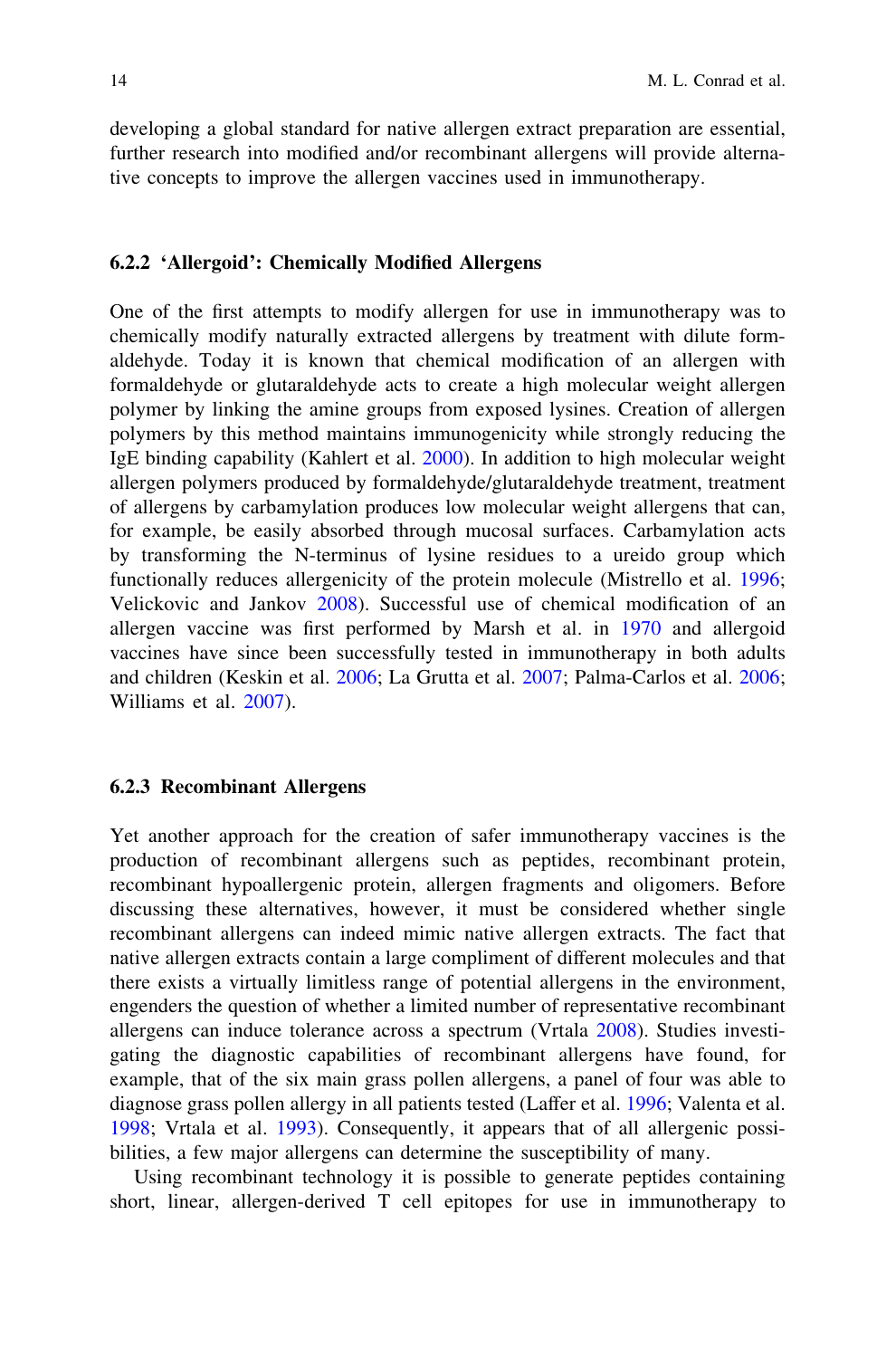specifically target CD4+ T cells. The process involves screening for T cell activity after stimulation with overlapping synthetic peptides that span the known allergen molecule sequence (Akdis and Blaser [2000\)](#page-18-0). Due to their small size and lack of secondary and tertiary structures, peptide sequences have a reduced ability to bind IgE and thus have greatly reduced allergenicity. Murine studies have demonstrated the effectiveness of peptide immunotherapy in inducing tol-erance to a mite allergen Der p 1 (Hoyne et al. [1993](#page-20-0)) and a cat allergen Fel d 1 (Briner et al. [1993](#page-18-0)). Clinically, the allergens Fel d 1, bee venom Api  $m_1$  and ragweed Amb a 1 have been heavily researched in humans. Although initial clinical trials using Fel d 1 peptide immunotherapy demonstrated positive effects in patients with asthma, treatment also induced numerous adverse effects that were later attributed to the peptide length and high dosage (Larche [2007\)](#page-21-0). More recent trials with Fel d 1 have managed to achieve tolerance induction with greatly reduced adverse events through the use of shorter peptides and reduced doses (Alexander et al. [2005;](#page-18-0) Verhoef et al. [2005\)](#page-24-0), however much research is still required to determine the optimal dosing, timing and route for peptide immunotherapy.

The use of recombinant whole protein and fragmented allergens are also being investigated for immunotherapy improvement. Considering for the moment whole protein, initial clinical trials have found recombinant major grass pollen (Jutel et al. [2005\)](#page-20-0) and birch pollen allergens (Pauli et al. [2008\)](#page-23-0) to be effective for immunotherapy treatment. Moreover, comparison of clinical studies using either recombinant allergen or native allergen extract revealed similar efficacy in both of these treatments (Kahler et al. [1999;](#page-21-0) Pauli et al. [2008](#page-23-0)). In addition to recombinant major allergens, there has also been recent interest in the generation of hypoallergenic allergens. Hypoallergenic allergens are naturally occurring isoforms of a particular allergen that have reduced IgE reactivity while maintaining T cell epitope recognition. It is hypothesized that the use of recombinant hypoallergenic isoforms can further reduce adverse events generated by immunotherapy due to the greatly reduced allergenicity of the protein. Current research has revealed hypoallergenic isoforms of birch pollen Bet v 1 (Wagner et al.  $2008$ ) mite Blo t 12 (Zakzuk et al. [2009](#page-25-0)) and *Der p 1* (Walgraffe et al. [2009\)](#page-25-0) that may be beneficial for use in future allergen vaccines.

Recombinant technology offers many techniques for the generation of new allergen vaccines. While peptides and whole protein allergens continue to be investigated, engineered fragments of allergen also provide a promising avenue for exploration. Fragmentation reduces the allergenicity of a protein molecule since during the process one or more major B cell epitopes are removed from the tertiary structure. Illustrating this concept, *Bet v 1* birch pollen allergen fragments have been engineered that promote tolerogenic responses in both mice and rabbits (Vrtala et al. [2000\)](#page-25-0). Finally, just as fragments of allergen have reduced allergenicity, allergen multimers also contain fewer B cell epitopes. Allergen dimers and trimers that are genetically engineered using cDNA subunits and expression plasmids are also being studied for use in immunotherapy. Demonstrating the functionality of multimeric allergen molecules,  $Set \, v \, l$  dimers and trimers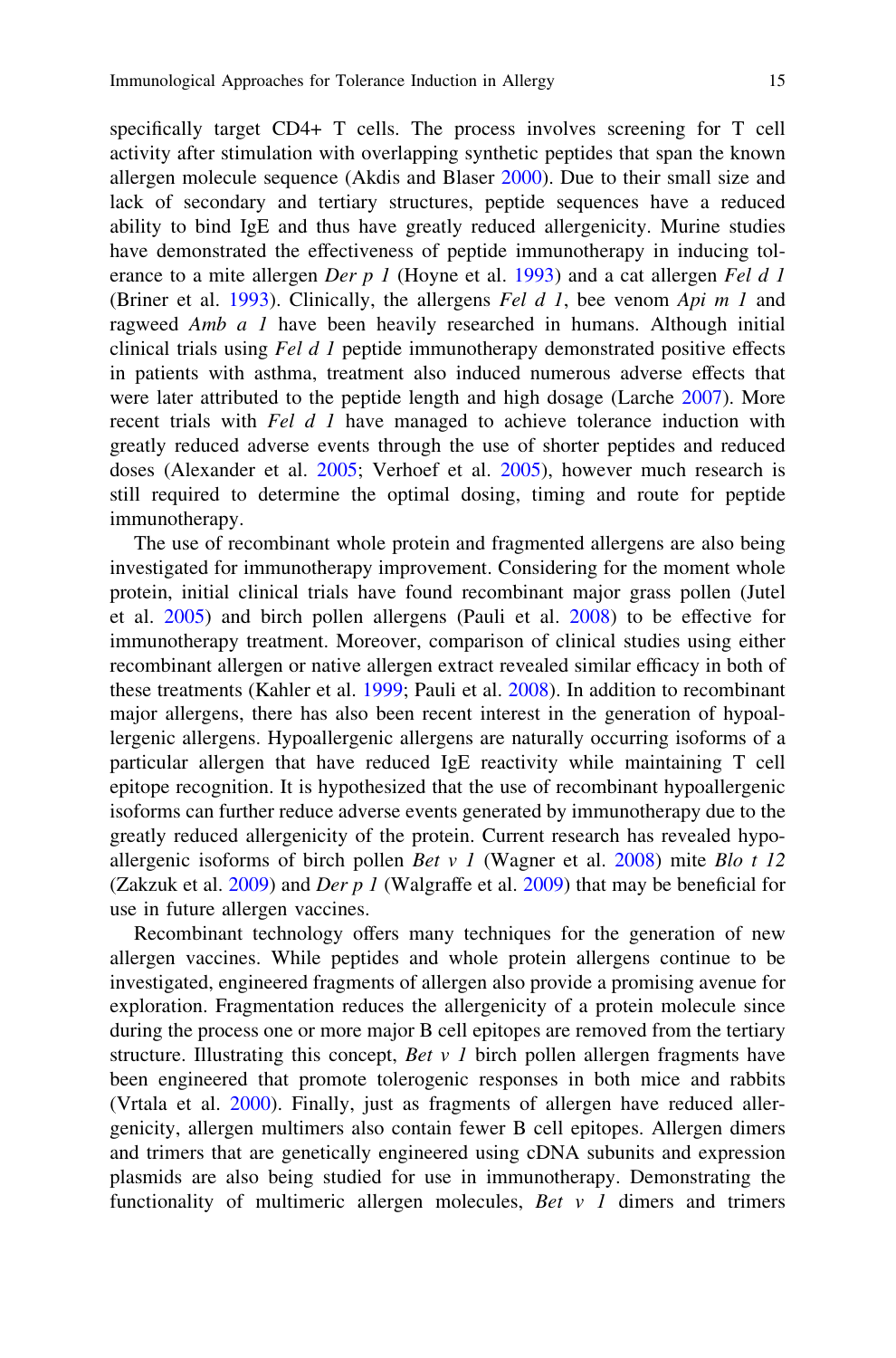<span id="page-15-0"></span>stimulate T cell activity in PBMCs from allergic individuals, and have strongly reduced anaphylactic activity as observed by basophil histamine release and skin prick testing (van Hage-Hamsten et al. [1999;](#page-24-0) Vrtala et al. [1999](#page-25-0)).

The use of recombinant allergens has a great deal of potential for the improvement of allergen vaccines. Due to the many types of recombinant technologies available, allergens can be modified in numerous ways to potentially reduce allergenicity while inducing tolerance. Though many advancements have been made in the creation of novel allergen vaccines, much research is still required to reach the full potential of recombinant allergens in the clinical setting. Through rigorous testing and understanding of the mechanisms of tolerance induction it is possible to improve immunotherapy by the use of recombinant allergens.

### 6.3 Modality: Route of Dosing

Since the discovery of immunotherapy, the subcutaneous route of application has been the gold standard. In an attempt to counter some of the adverse reactions that accompany SCIT, SLIT (consisting of absorption of an allergen solution or tablet through the mucosal layers under the tongue) was developed as an alternative. Considering that pediatric patients are a major group of candidates for allergy therapy, SLIT is an appealing alternative due to the simpler dosing route and the possibility of fewer clinic visits for treatment (Halken et al. [2008\)](#page-20-0). Meta-analysis of SLIT in adults revealed safety and efficacy mainly for allergic rhinitis (Compalati et al. [2009](#page-19-0); Wilson et al. [2005](#page-25-0)), however, due to current controversy in the literature over the efficacy of SLIT for children, the results of more studies must be published before conclusive decisions can be made (Campbell [2009;](#page-19-0) Halken et al. [2008;](#page-20-0) Larenas-Linnemann [2009](#page-21-0); van Wijk [2008\)](#page-24-0). SLIT is now accepted to be significantly safer than SCIT as there have been only few case reports of anaphylactic reactions (Moingeon et al. [2006\)](#page-22-0) however, there is cause for caution when treating patients with SLIT that have previously discontinued SCIT due to adverse reactions (Cochard and Eigenmann [2009](#page-19-0)).

Though SLIT is an effective alternative to SCIT under these considerations, generating further knowledge regarding its mechanism of action will provide opportunities for improved second generation vaccines. Comparison of successful SLIT and SCIT treatments reveals that though both treatments generate peripheral tolerance via the induction of regulatory T cells, the manner of tolerance induction is highly dependent on the draining lymph nodes at the site of antigen application. At sites of oral immunization for SLIT, allergen is captured by Langerhans-like DCs which subsequently upregulate the expression of adhesion and trafficking receptors such as CCR7 and migrate to the mucosal draining lymph nodes (internal jugular, superficial cervical and submaxillary) in the mucosa-associated axis (Kraal et al. [2006](#page-21-0); Moingeon et al. [2006\)](#page-22-0).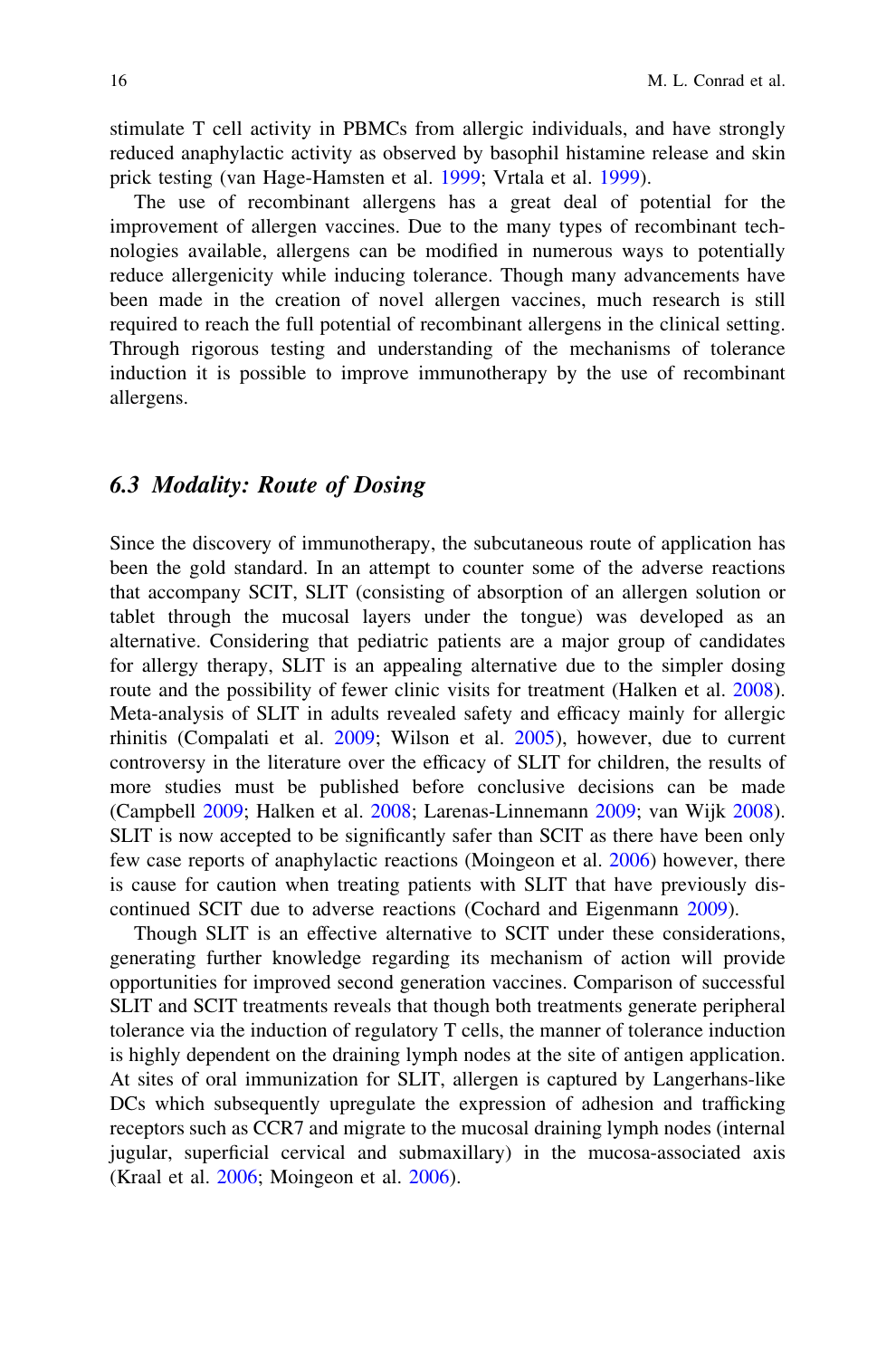<span id="page-16-0"></span>While SCIT relies on introduction of allergen to sites under the skin, SLIT takes advantage of already existing oral tolerance mechanisms that are present to ensure immune tolerance to food and commensal bacteria. Lymph nodes near mucosal sites maintain a particular microenvironment that is favorable for tolerance induction. Illustrating this, murine studies show a preferential generation of ''blocking'' IgG2b antibodies and higher antibody responses in mucosal lymph nodes than lymph nodes near subcutaneous sites of injection (Aoyama-Kondo et al. [1992;](#page-18-0) van Helvoort et al. [2004](#page-24-0)). Though there is still much work to be done to elucidate the mechanism of SLIT, it is hypothesized to involve B cell dependent generation of Treg cells and subsequent T effector cell suppression, as well as a B cell independent development of Foxp3-LAP+TGF $\beta$ +Tregs (Sun et al. [2008\)](#page-24-0).

In comparison with SCIT, one immediate drawback of SLIT is the need for 50–100 times higher allergen concentration which over time can greatly add to the cost of treatment. One of the possible explanations for this is that SCIT protocols routinely use an adjuvant as part of the vaccination regimen whereas SLIT treatment protocols do not. The use of adjuvants for immunotherapy is important for protocol improvement and many studies are testing adjuvants currently in use as well as new candidate mucosal adjuvants for future immunotherapy trials (Moingeon et al. [2006](#page-22-0)).

#### 6.4 Adjuvant

As mentioned previously, SCIT treatment often utilizes the adjuvant aluminum hydroxide (alum) as an adsorbant and immunostimulant. Consequently, the emergence of novel immunotherapy techniques such as use of recombinant allergens (which are less potent immune stimulators than allergen extracts) and sublingual allergen application has generated a parallel search for mucosal adjuvants that can enhance the peripheral tolerance mechanisms induced during SLIT (Goldman [2008\)](#page-20-0). In a murine model of SLIT using the allergen ovalbumin in conjunction with the adjuvant cholera toxin B (CTB), Sun et al. found an increased expression of FoxP3+CD25+CD4+ Treg cells in the draining lymph nodes; CTB application also greatly reduced the amount of allergen needed to elicit this effect (Sun et al. [2006\)](#page-24-0). TLR ligands are also being studied as potential adjuvants due to their ability to activiate IL-10 secreting DCs that are likely to promote the emergence of Tregs. Studies by Lombardi et al. demonstrate that the application of the TLR2 ligand, Pam3CSK4 promotes the differentiation of IFN $\gamma$  and IL-10 secreting CD4+ T cells both in vitro in cell culture and in vivo in a murine experimental asthma model in which mice were treated sublingually with both allergen and Pam3CSK4 (Lombardi et al. [2008\)](#page-21-0). Due to the specialized microenvironments of the mucosal lymph nodes and the efficacy of SLIT, the generation of mucosal adjuvants provides a promising area for the creation of second generation SLIT vaccines.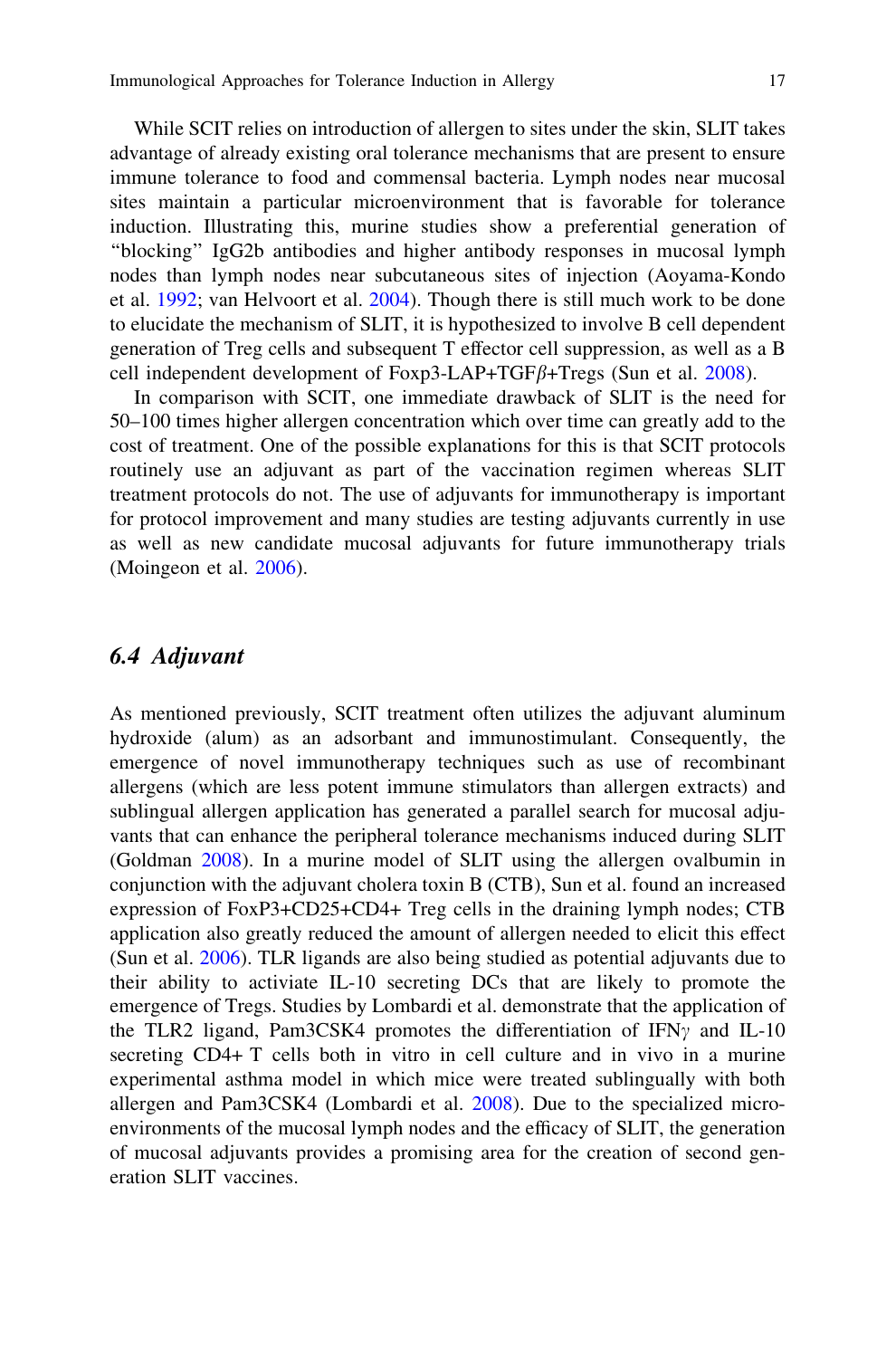#### <span id="page-17-0"></span>7 Future Perspectives

Immunotherapy is a highly effective method of treating allergies such as asthma and rhinitis by inducing allergen specific tolerance in the periphery. Notwithstanding, the subject of allergy prevention by non-specific tolerance induction is also a topic of intense interest. Epidemiological findings demonstrate that certain environmental exposures such as unhygienic contact with older siblings and growing up in a farming environment may confer protection against certain allergies (Strachan [1989,](#page-23-0) [2000](#page-23-0); von Mutius and Radon [2008](#page-24-0)). Observations from epidemiological studies lead to the formation of the hygiene hypothesis by Strachan in [1989](#page-23-0) which basically states that exposure to microbes either prenatally or early in life may reduce the risk of developing allergies.

In addition to the great deal of epidemiological evidence supporting the hygiene hypothesis (Douwes et al. [2007;](#page-19-0) Kiechl-Kohlendorfer et al. [2007](#page-21-0); Matheson et al. [2009;](#page-22-0) Seiskari et al. [2007](#page-23-0)), proof of concept has also been shown in animal models. In a prevention model, protective effects against murine experimental asthma were seen with both *Lactococcus* and *Acinetobacter* bacterial strains isolated from farm sites (Debarry et al. [2007](#page-19-0)), lipopolysaccharide (Lundy et al. [2003](#page-21-0)) and Mycobacterium vaccae (Yazi et al. [2007\)](#page-25-0). Furthermore, microbes applied prenatally were also shown to have asthma preventative effects in offspring; the mechanism of which was demonstrated to be fully dependent on functional maternal TLRs (Blümer et al. [2007;](#page-18-0) Conrad et al. [2009](#page-19-0)). Though research into the mechanisms of non-specific tolerance induction and the hygiene hypothesis is still in its infancy, this subject will surely garner much interest in the years to come.

### 8 Conclusion

Allergy is the consequence of an inappropriate inflammatory immune response generated against harmless environmental antigens. Characterized by Th2 cytokine secretion and the production of allergen specific IgE antibodies, this type of immune reaction is the result of an imbalance between different T cell subsets, namely a reduced presence of Treg cells. Of the different methods to treat allergy, immunotherapy is a specific, highly effective means of treating allergic asthma and rhinitis that is shown to have long lasting effects after cessation of the therapy. Immunotherapy acts by initiating peripheral tolerance mechanisms and thus functions to correct the underlying pathomechanisms of allergic disease.

Though allergen immunotherapy is an effective method to treat certain allergies, there is currently much interest in improving the allergen vaccines used for treatment. Experimentation with chemical allergen modification as well as the generation of recombinant allergen proteins and peptides represent exciting new methods to improve treatment. Furthermore, testing of the route of allergen vaccine application and stimulation of the immune system by specific adjuvants may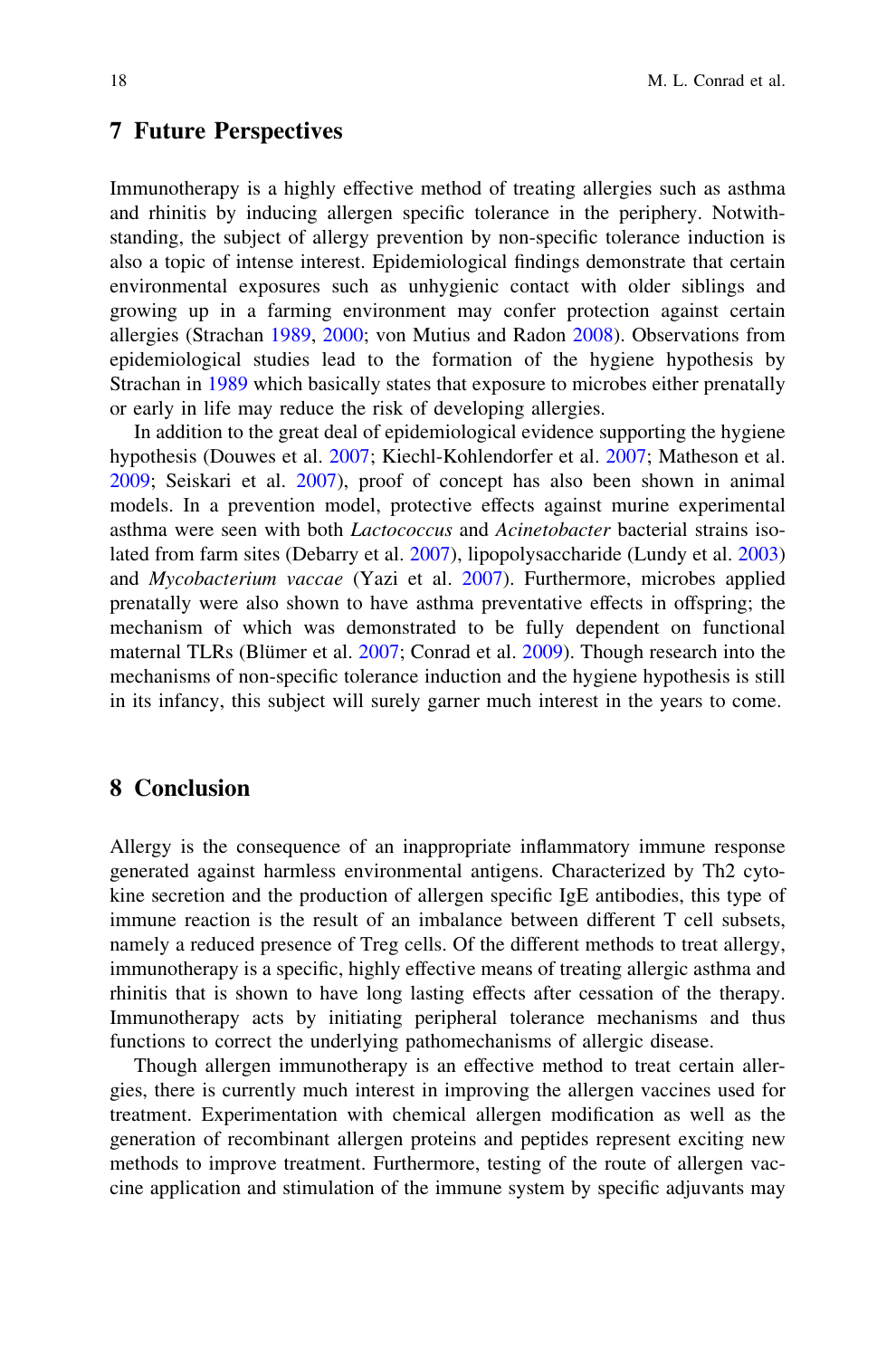<span id="page-18-0"></span>also reveal novel methods for allergen application. As more is learned about the mechanisms of tolerance induction and the improvement of allergen vaccines, we approach a better understanding of treating the underlying causes of allergy.

#### References

- Aalberse RC, Stapel SO, Schuurman J, Rispens T (2009) Immunoglobulin G4: an odd antibody. Clin Exp Allergy 39:469–477
- Abramson MJ, Puy RM, Weiner JM (2003) Allergen immunotherapy for asthma. Cochrane Database Syst Rev 4:CD001186
- Akdis M, Akdis CA (2007) Mechanisms of allergen-specific immunotherapy. J Allergy Clin Immunol 119:780–791
- Akdis CA, Akdis M (2009) Mechanisms and treatment of allergic disease in the big picture of regulatory T cells. J Allergy Clin Immunol 123:735–748
- Akdis CA, Blaser K (2000) Regulation of specific immune responses by chemical and structural modifications of allergens. Int Arch Allergy Immunol 121:261–269
- Akdis CA, Blesken T, Akdis M, Wuthrich B, Blaser K (1998) Role of interleukin 10 in specific immunotherapy. J Clin Invest 102:98–106
- Akdis M, Verhagen J, Taylor A, Karamloo F, Karagiannidis C, Crameri R, Thunberg S, Deniz G, Valenta R, Fiebig H, Kegel C, Disch R, Schmidt-Weber CB, Blaser K, Akdis CA (2004) Immune responses in healthy and allergic individuals are characterized by a fine balance between allergen-specific T regulatory 1 and T helper 2 cells. J Exp Med 199:1567–1575
- Alexander C, Tarzi M, Larche M, Kay AB (2005) The effect of Fel d 1-derived T-cell peptides on upper and lower airway outcome measurements in cat-allergic subjects. Allergy 60: 1269–1274
- Aoyama-Kondo T, Yoshida T, Tsobe K, Nakayama A, Asai J, Oka T, Nakashima I (1992) Characterization of antibody responses of local lymph nodes to antigen given under the oral submucosa. Immunobiology 184:372–383
- Appleby MW, Ramsdell F (2008) Scurfy, the Foxp3 locus, and the molecular basis of peripheral tolerance. Curr Top Microbiol Immunol 321:151–168
- Bjermer L (2008) Evaluating combination therapies for asthma: pros, cons, and comparative benefits. Ther Adv Respir Dis 2:149–161
- Blaser K (2008) Role of T-cell subtypes in allergic inflammations. Chem Immunol Allergy 94: xi–xv
- Blaser K, Akdis CA (2004) Interleukin-10, T regulatory cells and specific allergy treatment. Clin Exp Allergy 34:328–331
- Blümer N, Sel S, Virna S, Patrascan CC, Zimmermann S, Herz U, Renz H, Garn H (2007) Perinatal maternal application of Lactobacillus rhamnosus GG suppresses allergic airway inflammation in mouse offspring. Clin Exp Allergy 37:348–357
- Bohle B, Kinaciyan T, Gerstmayr M, Radakovics A, Jahn-Schmid B, Ebner C (2007) Sublingual immunotherapy induces IL-10-producing T regulatory cells, allergen-specific T-cell tolerance, and immune deviation. J Allergy Clin Immunol 120:707–713
- Borish L, Aarons A, Rumbyrt J, Cvietusa P, Negri J, Wenzel S (1996) Interleukin-10 regulation in normal subjects and patients with asthma. J Allergy Clin Immunol 97:1288–1296
- Briner TJ, Kuo MC, Keating KM, Rogers BL, Greenstein JL (1993) Peripheral T-cell tolerance induced in naive and primed mice by subcutaneous injection of peptides from the major cat allergen Fel d I. Proc Natl Acad Sci USA 90:7608–7612
- Brunkow ME, Jeffery EW, Hjerrild KA, Paeper B, Clark LB, Yasayko SA, Wilkinson JE, Galas D, Ziegler SF, Ramsdell F (2001) Disruption of a new forkhead/winged-helix protein, scurfin, results in the fatal lymphoproliferative disorder of the scurfy mouse. Nat Genet 27:68–73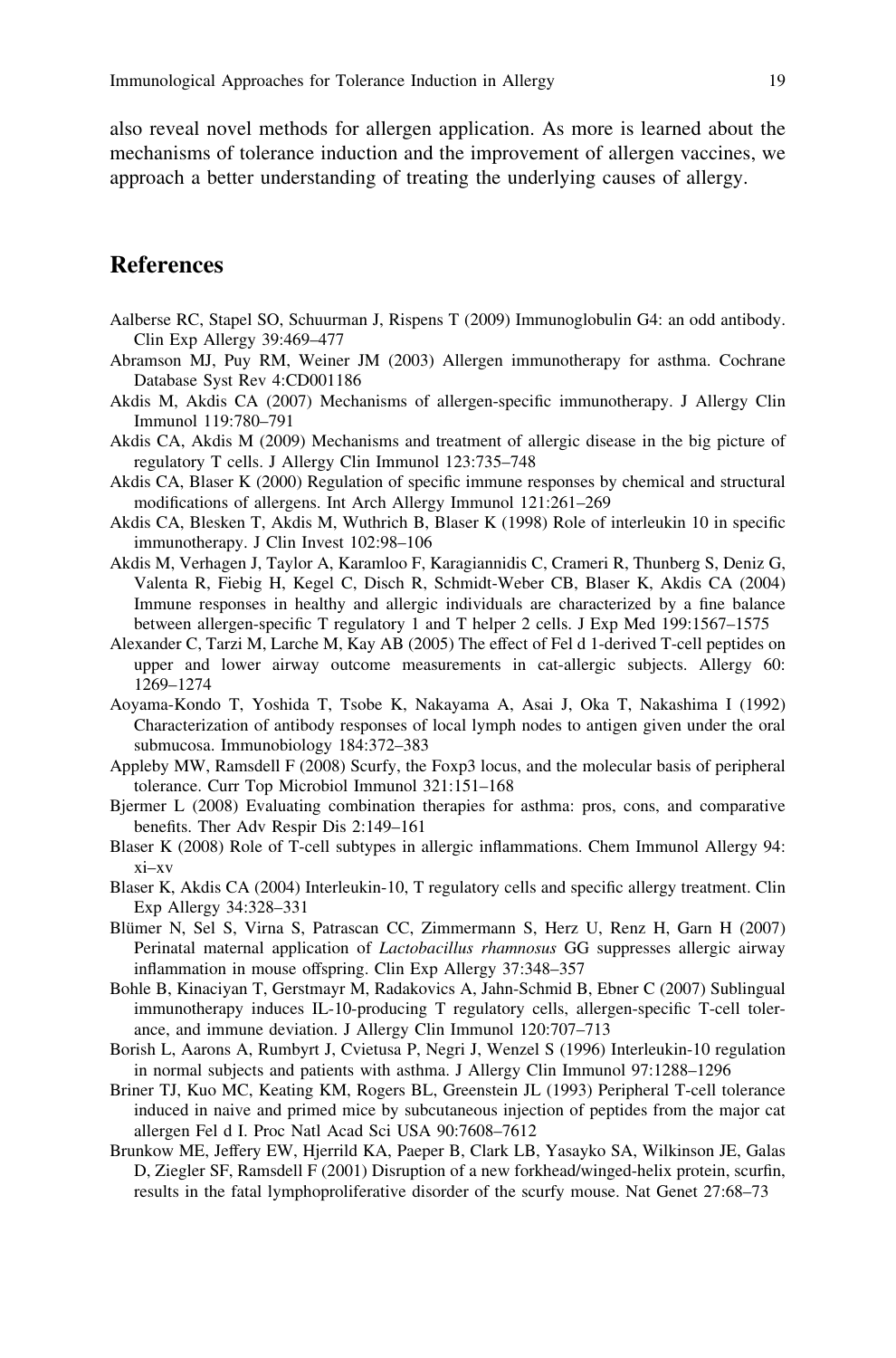- <span id="page-19-0"></span>Burgler S, Ouaked N, Bassin C, Basinski TM, Mantel PY, Siegmund K, Meyer N, Akdis CA, Schmidt-Weber CB (2009) Differentiation and functional analysis of human T(H)17 cells. J Allergy Clin Immunol 123:588–595, 595 e581–587
- Calderon MA, Alves B, Jacobson M, Hurwitz B, Sheikh A, Durham S (2007) Allergen injection immunotherapy for seasonal allergic rhinitis. Cochrane Database Syst Rev 1:CD001936
- Campbell DE (2009) Sublingual immunotherapy for children: are we there yet? Defining its role in clinical practice. Paediatr Respir Rev 10:69–74 quiz 74
- Carson WF IV, Guernsey LA, Singh A, Vella AT, Schramm CM, Thrall RS (2008) Accumulation of regulatory T cells in local draining lymph nodes of the lung correlates with spontaneous resolution of chronic asthma in a murine model. Int Arch Allergy Immunol 145:231–243
- Chen W, Jin W, Hardegen N, Lei KJ, Li L, Marinos N, McGrady G, Wahl SM (2003) Conversion of peripheral CD4+CD25- naive T cells to CD4+CD25+ regulatory T cells by TGF-beta induction of transcription factor Foxp3. J Exp Med 198:1875–1886
- Cochard MM, Eigenmann PA (2009) Sublingual immunotherapy is not always a safe alternative to subcutaneous immunotherapy. J Allergy Clin Immunol 124:378–379
- Cohen SG, Frankland AW, Dworetzky M (2003) Noon and Freeman on prophylactic inoculation against hay fever. J Allergy Clin Immunol 111:1142–1150
- Compalati E, Penagos M, Tarantini F, Passalacqua G, Canonica GW (2009) Specific immunotherapy for respiratory allergy: state of the art according to current meta-analyses. Ann Allergy Asthma Immunol 102:22–28
- Conrad ML, Ferstl R, Teich R, Brand S, Blümer N, Yildirim AO, Patrascan CC, Hanuszkiewicz A, Akira S, Wagner H, Holst O, von Mutius E, Pfefferle PI, Kirschning CJ, Garn H, Renz H (2009) Maternal TLR signaling is required for prenatal asthma protection by the nonpathogenic microbe Acinetobacter lwoffii F78. J Exp Med 206:2869–2877
- Daeron M, Malbec O, Latour S, Arock M, Fridman WH (1995) Regulation of high-affinity IgE receptor-mediated mast cell activation by murine low-affinity IgG receptors. J Clin Invest 95:577–585
- Dardalhon V, Awasthi A, Kwon H, Galileos G, Gao W, Sobel RA, Mitsdoerffer M, Strom TB, Elyaman W, Ho IC, Khoury S, Oukka M, Kuchroo VK (2008a) IL-4 inhibits TGF-betainduced Foxp3+T cells and, together with TGF-beta, generates IL-9+IL-10+Foxp3(-) effector T cells. Nat Immunol 9:1347–1355
- Dardalhon V, Korn T, Kuchroo VK, Anderson AC (2008b) Role of Th1 and Th17 cells in organspecific autoimmunity. J Autoimmun 31:252–256
- Debarry J, Garn H, Hanuszkiewicz A, Dickgreber N, Blümer N, von Mutius E, Bufe A, Gatermann S, Renz H, Holst O, Heine H (2007) Acinetobacter lwoffii and Lactococcus lactis strains isolated from farm cowsheds possess strong allergy-protective properties. J Allergy Clin Immunol 119:1514–1521
- Des Roches A, Paradis L, Menardo JL, Bouges S, Daures JP, Bousquet J (1997) Immunotherapy with a standardized Dermatophagoides pteronyssinus extract. VI. Specific immunotherapy prevents the onset of new sensitizations in children. J Allergy Clin Immunol 99:450–453
- Didier A, Malling HJ, Worm M, Horak F, Jager S, Montagut A, Andre C, de Beaumont O, Melac M (2007) Optimal dose, efficacy, and safety of once-daily sublingual immunotherapy with a 5-grass pollen tablet for seasonal allergic rhinitis. J Allergy Clin Immunol 120:1338–1345
- Douwes J, Travier N, Huang K, Cheng S, McKenzie J, Le Gros G, von Mutius E, Pearce N (2007) Lifelong farm exposure may strongly reduce the risk of asthma in adults. Allergy 62: 1158–1165
- DuBuske L, Kowal K (2009) Update on prescription and over-the-counter histamine inverse agonists in rhinitis therapy. Curr Allergy Asthma Rep 9:140–148
- Durham SR (2008) Sublingual immunotherapy: what have we learnt from the 'big trials'? Curr Opin Allergy Clin Immunol 8:577–584
- Fennerty AG, Jones KP, Davies BH, Fifield R, Edwards J (1988) Immunological changes associated with a successful outcome of pollen immunotherapy. Allergy 43:415–419
- Feuerer M, Hill JA, Mathis D, Benoist C (2009) Foxp3+ regulatory T cells: differentiation, specification, subphenotypes. Nat Immunol 10:689–695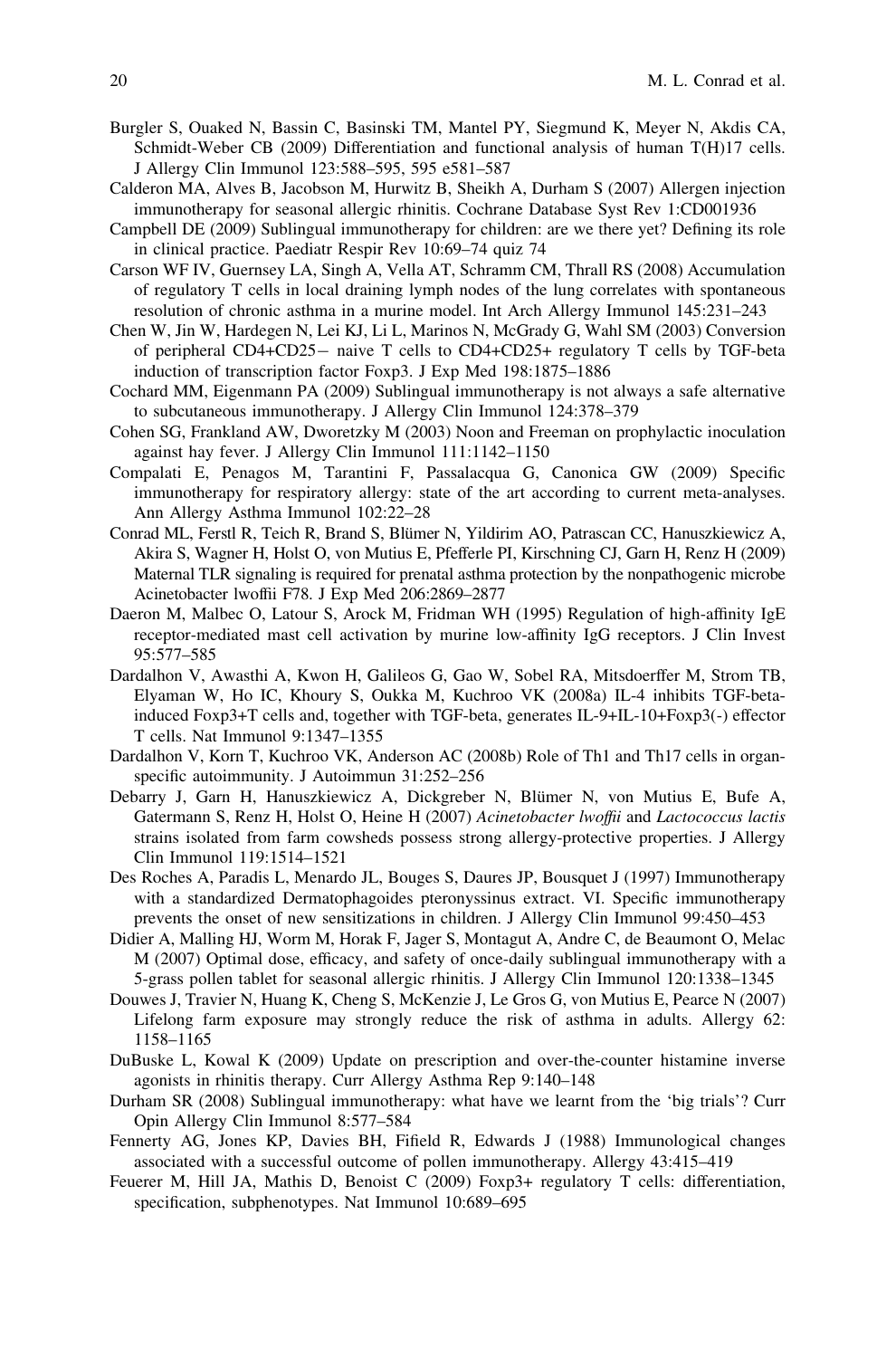- <span id="page-20-0"></span>Finkelman MA, Lempitski SJ, Slater JE (2006) beta-Glucans in standardized allergen extracts. J Endotoxin Res 12:241–245
- Fiorentino DF, Bond MW, Mosmann TR (1989) Two types of mouse T helper cell. IV. Th2 clones secrete a factor that inhibits cytokine production by Th1 clones. J Exp Med 170: 2081–2095
- Flicker S, Steinberger P, Norderhaug L, Sperr WR, Majlesi Y, Valent P, Kraft D, Valenta R (2002) Conversion of grass pollen allergen-specific human IgE into a protective IgG(1) antibody. Eur J Immunol 32:2156–2162
- Focke M, Marth K, Valenta R (2009) Molecular composition and biological activity of commercial birch pollen allergen extracts. Eur J Clin Invest 39:429–436
- Francis JN, Till SJ, Durham SR (2003) Induction of IL-10+CD4+CD25+ T cells by grass pollen immunotherapy. J Allergy Clin Immunol 111:1255–1261
- Gelardi M, Russo C, Fiorella ML, Fiorella R, Canonica GW, Passalacqua G (2009) When allergic rhinitis is not only allergic. Am J Rhinol Allergy 23:312–315
- Ghiringhelli F, Menard C, Terme M, Flament C, Taieb J, Chaput N, Puig PE, Novault S, Escudier B, Vivier E, Lecesne A, Robert C, Blay JY, Bernard J, Caillat-Zucman S, Freitas A, Tursz T, Wagner-Ballon O, Capron C, Vainchencker W, Martin F, Zitvogel L (2005) CD4+CD25+ regulatory T cells inhibit natural killer cell functions in a transforming growth factor-betadependent manner. J Exp Med 202:1075–1085
- Goldman M (2008) Sublingual immunotherapy: the quest for innovative adjuvants. Clin Exp Allergy 38:1705–1706
- Halken S, Lau S, Valovirta E (2008) New visions in specific immunotherapy in children: an iPAC summary and future trends. Pediatr Allergy Immunol 19(Suppl 19):60–70
- Hogquist KA, Baldwin TA, Jameson SC (2005) Central tolerance: learning self-control in the thymus. Nat Rev Immunol 5:772–782
- Hoyne GF, O'Hehir RE, Wraith DC, Thomas WR, Lamb JR (1993) Inhibition of T cell and antibody responses to house dust mite allergen by inhalation of the dominant T cell epitope in naive and sensitized mice. J Exp Med 178:1783–1788
- Huber S, Schramm C, Lehr HA, Mann A, Schmitt S, Becker C, Protschka M, Galle PR, Neurath MF, Blessing M (2004) Cutting edge: TGF-beta signaling is required for the in vivo expansion and immunosuppressive capacity of regulatory CD4+CD25+ T cells. J Immunol 173: 6526–6531
- Jackola DR, Pierson-Mullany LK, Liebeler CL, Blumenthal MN, Rosenberg A (2002) Variable binding affinities for allergen suggest a 'selective competition' among immunoglobulins in atopic and non-atopic humans. Mol Immunol 39:367–377
- Jacobsen L, Niggemann B, Dreborg S, Ferdousi HA, Halken S, Host A, Koivikko A, Norberg LA, Valovirta E, Wahn U, Moller C (2007) Specific immunotherapy has long-term preventive effect of seasonal and perennial asthma: 10-year follow-up on the PAT study. Allergy 62: 943–948
- Jeannin P, Delneste Y, Tillie-Leblond I, Wallaert B, carlier A, Pestel J, Tonnel AB (1994) Abnormal IgG4 antibody response to aeroallergens in allergic patients. Int Arch Allergy Immunol 104:191–198
- Jutel M, Watanabe T, Klunker S, Akdis M, Thomet OA, Malolepszy J, Zak-Nejmark T, Koga R, Kobayashi T, Blaser K, Akdis CA (2001) Histamine regulates T-cell and antibody responses by differential expression of H1 and H2 receptors. Nature 413:420–425
- Jutel M, Watanabe T, Akdis M, Blaser K, Akdis CA (2002) Immune regulation by histamine. Curr Opin Immunol 14:735–740
- Jutel M, Akdis M, Budak F, Aebischer-Casaulta C, Wrzyszcz M, Blaser K, Akdis CA (2003) IL-10 and TGF-beta cooperate in the regulatory T cell response to mucosal allergens in normal immunity and specific immunotherapy. Eur J Immunol 33:1205–1214
- Jutel M, Jaeger L, Suck R, Meyer H, Fiebig H, Cromwell O (2005) Allergen-specific immunotherapy with recombinant grass pollen allergens. J Allergy Clin Immunol 116: 608–613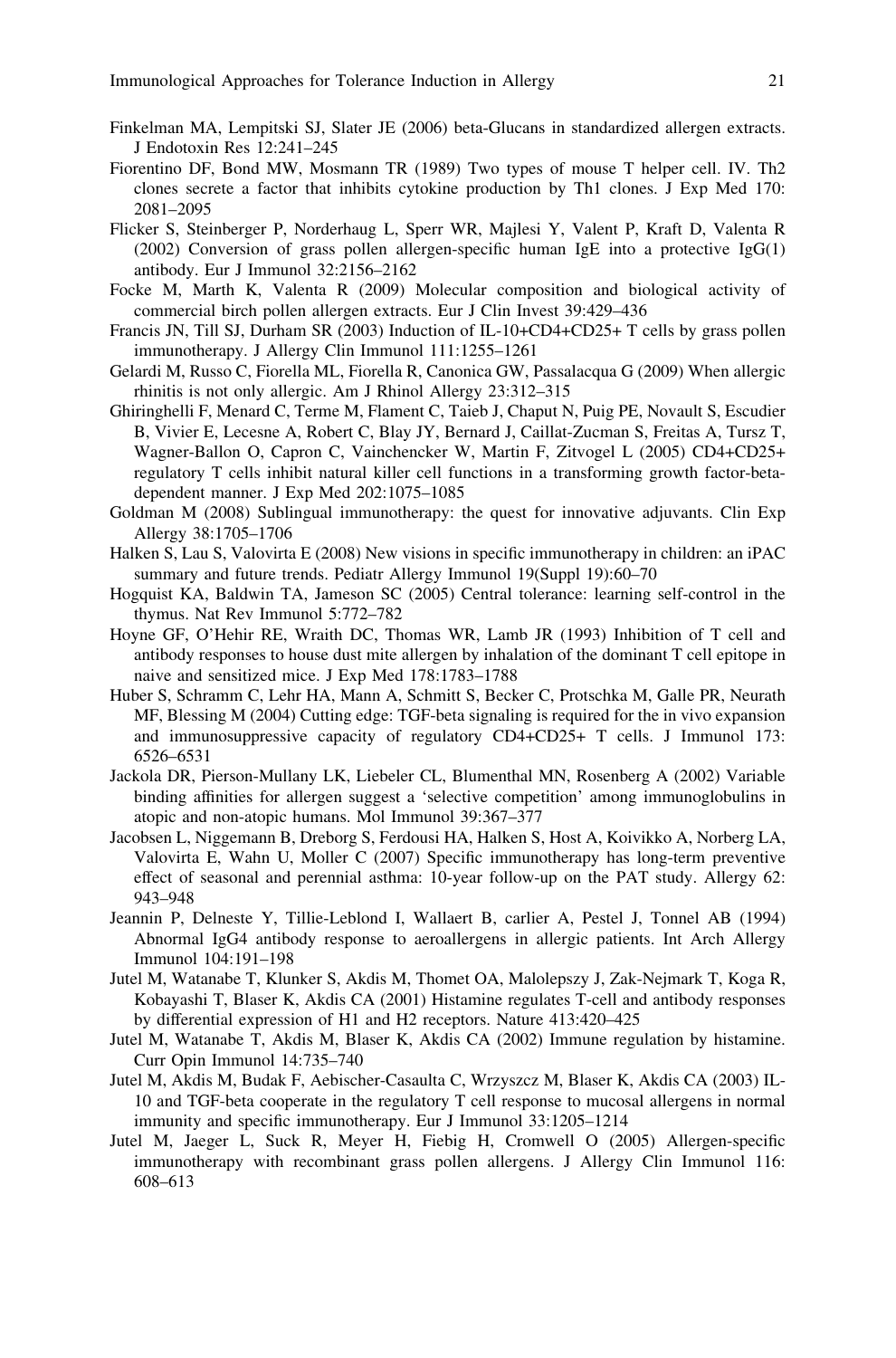- <span id="page-21-0"></span>Kahler H, Stuwe H, Cromwell O, Fiebig H (1999) Reactivity of T cells with grass pollen allergen extract and allergoid. Int Arch Allergy Immunol 120:146–157
- Kahlert H, Grage-Griebenow E, Stuwe HT, Cromwell O, Fiebig H (2000) T cell reactivity with allergoids: influence of the type of APC. J Immunol 165:1807–1815
- Katz SI, Parker D, Turk JL (1974) B-cell suppression of delayed hypersensitivity reactions. Nature 251:550–551
- Keskin O, Tuncer A, Adalioglu G, Sekerel BE, Sackesen C, Kalayci O (2006) The effects of grass pollen allergoid immunotherapy on clinical and immunological parameters in children with allergic rhinitis. Pediatr Allergy Immunol 17:396–407
- Khattri R, Kasprowicz D, Cox T, Mortrud M, Appleby MW, Brunkow ME, Ziegler SF, Ramsdell F (2001) The amount of scurfin protein determines peripheral T cell number and responsiveness. J Immunol 167:6312–6320
- Kiechl-Kohlendorfer U, Horak E, Mueller W, Strobl R, Haberland C, Fink FM, Schwaiger M, Gutenberger KH, Reich H, Meraner D, Kiechl S (2007) Neonatal characteristics and risk of atopic asthma in schoolchildren: results from a large prospective birth-cohort study. Acta Paediatr 96:1606–1610
- Kraal G, Samsom JN, Mebius RE (2006) The importance of regional lymph nodes for mucosal tolerance. Immunol Rev 213:119–130
- Kunzmann S, Mantel PY, Wohlfahrt JG, Akdis M, Blaser K, Schmidt-Weber CB (2003) Histamine enhances TGF-beta1-mediated suppression of Th2 responses. Faseb J 17: 1089–1095
- La Grutta S, Arena A, D'Anneo WR, Gammeri E, Leonardi S, Trimarchi A, Platania D, La Rosa M (2007) Evaluation of the antiinflammatory and clinical effects of sublingual immunotherapy with carbamylated allergoid in allergic asthma with or without rhinitis. A 12-month perspective randomized, controlled, trial. Eur Ann Allergy Clin Immunol 39:40–44
- Laffer S, Spitzauer S, Susani M, Pairleitner H, Schweiger C, Gronlund H, Menz G, Pauli G, Ishii T, Nolte H, Ebner C, Sehon AH, Kraft D, Eichler HG, Valenta R (1996) Comparison of recombinant timothy grass pollen allergens with natural extract for diagnosis of grass pollen allergy in different populations. J Allergy Clin Immunol 98:652–658
- Larche M (2006) Immunoregulation by targeting T cells in the treatment of allergy and asthma. Curr Opin Immunol 18:745–750
- Larche M (2007) Update on the current status of peptide immunotherapy. J Allergy Clin Immunol 119:906–909
- Larenas-Linnemann D (2009) Sublingual immunotherapy in children: complete and updated review supporting evidence of effect. Curr Opin Allergy Clin Immunol 9:168–176
- Letourneau S, Krieg C, Pantaleo G, Boyman O (2009) IL-2- and CD25-dependent immunoregulatory mechanisms in the homeostasis of T-cell subsets. J Allergy Clin Immunol 123:758–762
- Leung DY, Bieber T (2003) Atopic dermatitis. Lancet 361:151–160
- Lim S, Crawley E, Woo P, Barnes PJ (1998) Haplotype associated with low interleukin-10 production in patients with severe asthma. Lancet 352:113
- Lim HW, Hillsamer P, Banham AH, Kim CH (2005) Cutting edge: direct suppression of B cells by CD4+CD25+ regulatory T cells. J Immunol 175:4180–4183
- Ling EM, Smith T, Nguyen XD, Pridgeon C, Dallman M, Arbery J, Carr VA, Robinson DS (2004) Relation of CD4+CD25+ regulatory T-cell suppression of allergen-driven T-cell activation to atopic status and expression of allergic disease. Lancet 363:608–615
- Lombardi V, Van Overtvelt L, Horiot S, Moussu H, Chabre H, Louise A, Balazuc AM, Mascarell L, Moingeon P (2008) Toll-like receptor 2 agonist Pam3CSK4 enhances the induction of antigenspecific tolerance via the sublingual route. Clin Exp Allergy 38:1819–1829
- Lundy SK, Berlin AA, Lukacs NW (2003) Interleukin-12-independent down-modulation of cockroach antigen-induced asthma in mice by intranasal exposure to bacterial lipopolysaccharide. Am J Pathol 163:1961–1968
- Manjarrez-Orduno N, Quach TD, Sanz I (2009) B cells and immunological tolerance. J Invest Dermatol 129:278–288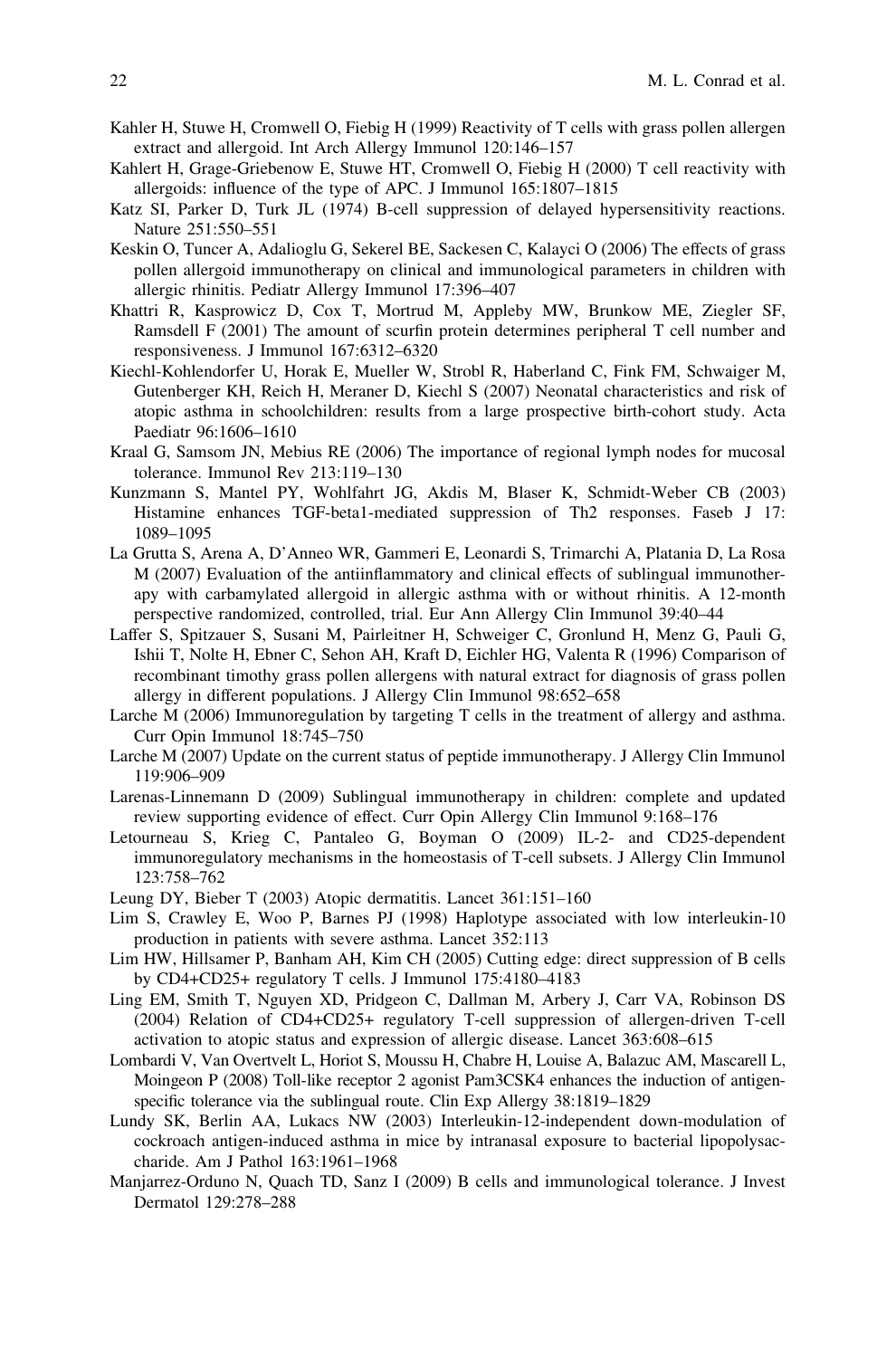- <span id="page-22-0"></span>Marsh DG, Lichtenstein LM, Campbell DH (1970) Studies on ''allergoids'' prepared from naturally occurring allergens. I. Assay of allergenicity and antigenicity of formalinized rye group I component. Immunology 18:705–722
- Matheson MC, Walters EH, Simpson JA, Wharton CL, Ponsonby AL, Johns DP, Jenkins MA, Giles GG, Hopper JL, Abramson MJ, Dharmage SC (2009) Relevance of the hygiene hypothesis to early vs. late onset allergic rhinitis. Clin Exp Allergy 39:370–378
- Mazzoni A, Young HA, Spitzer JH, Visintin A, Segal DM (2001) Histamine regulates cytokine production in maturing dendritic cells, resulting in altered T cell polarization. J Clin Invest 108:1865–1873
- McCaughtry TM, Hogquist KA (2008) Central tolerance: what have we learned from mice? Semin Immunopathol 30:399–409
- McGee HS, Agrawal DK (2009) Naturally occurring and inducible T-regulatory cells modulating immune response in allergic asthma. Am J Respir Crit Care Med
- Milovanovic M, Heine G, Zuberbier T, Worm M (2009) Allergen extract-induced interleukin-10 in human memory B cells inhibits immunoglobulin E production. Clin Exp Allergy 39: 671–678
- Mistrello G, Brenna O, Roncarolo D, Zanoni D, Gentili M, Falagiani P (1996) Monomeric chemically modified allergens: immunologic and physicochemical characterization. Allergy 51:8–15
- Mizoguchi A, Bhan AK (2006) A case for regulatory B cells. J Immunol 176:705–710
- Mobs C, Slotosch C, Loffler H, Pfutzner W, Hertl M (2008) Cellular and humoral mechanisms of immune tolerance in immediate-type allergy induced by specific immunotherapy. Int Arch Allergy Immunol 147:171–178
- Moingeon P, Batard T, Fadel R, Frati F, Sieber J, Van Overtvelt L (2006) Immune mechanisms of allergen-specific sublingual immunotherapy. Allergy 61:151–165
- Moore KW, de Waal Malefyt R, Coffman RL, O'Garra A (2001) Interleukin-10 and the interleukin-10 receptor. Annu Rev Immunol 19:683–765
- Moverare R, Elfman L, Vesterinen E, Metso T, Haahtela T (2002) Development of new IgE specificities to allergenic components in birch pollen extract during specific immunotherapy studied with immunoblotting and Pharmacia CAP System. Allergy 57:423–430
- Neta R, Salvin SB (1974) Specific suppression of delayed hypersensitivity: the possible presence of a suppressor B cell in the regulation of delayed hypersensitivity. J Immunol 113:1716–1725
- Nieminen K, Valovirta E, Savolainen J (2009) Clinical outcome and IL-17, IL-23, IL-27 and FOXP3 expression in peripheral blood mononuclear cells of pollen-allergic children during sublingual immunotherapy. Pediatr Allergy Immunol 21:e174–e84
- Noon L (1955) Prophylactic inoculation against hay fever (historical document). Ann Allergy 13:713–716 passim
- Nouri-Aria KT, Wachholz PA, Francis JN, Jacobson MR, Walker SM, Wilcock LK, Staple SQ, Aalberse RC, Till SJ, Durham SR (2004) Grass pollen immunotherapy induces mucosal and peripheral IL-10 responses and blocking IgG activity. J Immunol 172:3252–3259
- Novak N, Bieber T, Leung DY (2003) Immune mechanisms leading to atopic dermatitis. J Allergy Clin Immunol 112:S128–S139
- Ogawa Y, Duru EA, Ameredes BT (2008) Role of IL-10 in the resolution of airway inflammation. Curr Mol Med 8:437–445
- Onishi Y, Fehervari Z, Yamaguchi T, Sakaguchi S (2008) Foxp3+ natural regulatory T cells preferentially form aggregates on dendritic cells in vitro and actively inhibit their maturation. Proc Natl Acad Sci USA 105:10113–10118
- Osna N, Elliott K, Khan MM (2001) Regulation of interleukin-10 secretion by histamine in TH2 cells and splenocytes. Int Immunopharmacol 1:85–96
- Ozdemir C, Akdis M, Akdis CA (2009) T regulatory cells and their counterparts: masters of immune regulation. Clin Exp Allergy 39:626–639
- Palma-Carlos AG, Santos AS, Branco-Ferreira M, Pregal AL, Palma-Carlos ML, Bruno ME, Falagiani P, Riva G (2006) Clinical efficacy and safety of preseasonal sublingual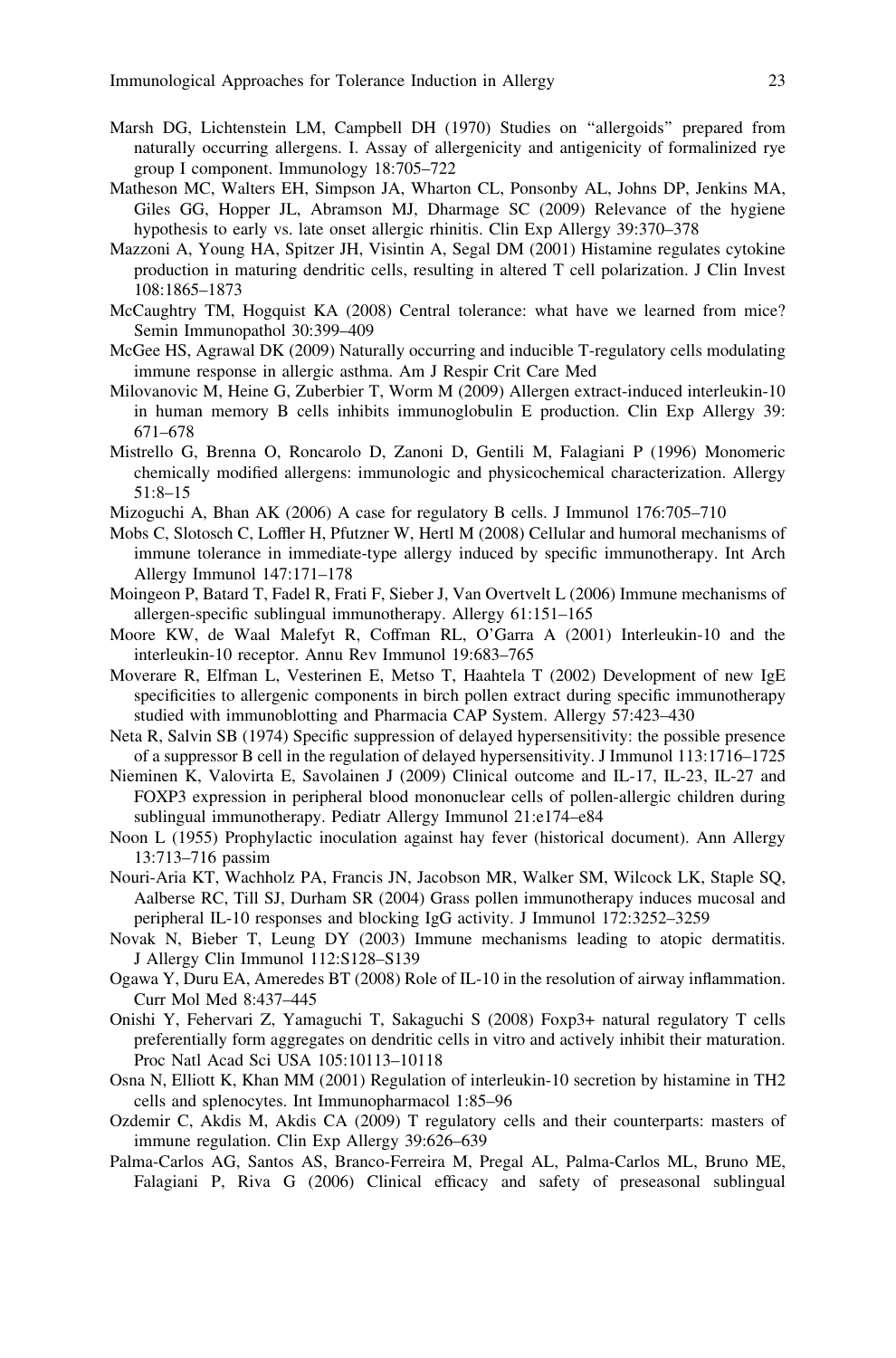<span id="page-23-0"></span>immunotherapy with grass pollen carbamylated allergoid in rhinitic patients. A double-blind, placebo-controlled study. Allergol Immunopathol (Madr) 34:194–198

- Pauli G, Larsen TH, Rak S, Horak F, Pastorello E, Valenta R, Purohit A, Arvidsson M, Kavina A, Schroeder JW, Mothes N, Spitzauer S, Montagut A, Galvain S, Melac M, Andre C, Poulsen LK, Malling HJ (2008) Efficacy of recombinant birch pollen vaccine for the treatment of birch-allergic rhinoconjunctivitis. J Allergy Clin Immunol 122:951–960
- Pelaia G, Renda T, Romeo P, Busceti MT, Maselli R (2008) Omalizumab in the treatment of severe asthma: efficacy and current problems. Ther Adv Respir Dis 2:409–421
- Peng ZK, Naclerio RM, Norman PS, Adkinson NF Jr (1992) Quantitative IgE- and IgG-subclass responses during and after long-term ragweed immunotherapy. J Allergy Clin Immunol 89:519–529
- Piccirillo CA, Shevach EM (2001) Cutting edge: control of CD8+ T cell activation by CD4+CD 25+ immunoregulatory cells. J Immunol 167:1137–1140
- Pipet A, Botturi K, Pinot D, Vervloet D, Magnan A (2009) Allergen-specific immunotherapy in allergic rhinitis and asthma. Mechanisms and proof of efficacy. Respir Med 103:800–812
- Pomes A (2008) Allergen structures and biologic functions: the cutting edge of allergy research. Curr Allergy Asthma Rep 8:425–432
- Punnonen J, de Waal Malefyt R, van Vlasselaer P, Gauchat JF, de Vries JE (1993) IL-10 and viral IL-10 prevent IL-4-induced IgE synthesis by inhibiting the accessory cell function of monocytes. J Immunol 151:1280–1289
- Radulovic S, Jacobson MR, Durham SR, Nouri-Aria KT (2008) Grass pollen immunotherapy induces Foxp3-expressi1472 e1461ng CD4+ CD25+ cells in the nasal mucosa. J Allergy Clin Immunol 121:1467–1472, 1472 e1461
- Riedl MA (2008) The effect of air pollution on asthma and allergy. Curr Allergy Asthma Rep 8:139–146
- Rossi RE, Monasterolo G, Coco G, Silvestro L, Operti D (2007) Evaluation of serum IgG4 antibodies specific to grass pollen allergen components in the follow up of allergic patients undergoing subcutaneous and sublingual immunotherapy. Vaccine 25:957–964
- Satoguina JS, Weyand E, Larbi J, Hoerauf A (2005) T regulatory-1 cells induce IgG4 production by B cells: role of IL-10. J Immunol 174:4718–4726
- Schandene L, Alonso-Vega C, Willems F, Gerard C, Delvaux A, Velu T, Devos R, de Boer M, Goldman M (1994) B7/CD28-dependent IL-5 production by human resting T cells is inhibited by IL-10. J Immunol 152:4368–4374
- Schmidt-Weber CB, Blaser K (2005) New insights into the mechanisms of allergen-specific immunotherapy. Curr Opin Allergy Clin Immunol 5:525–530
- Schmidt-Weber CB, Akdis M, Akdis CA (2007) TH17 cells in the big picture of immunology. J Allergy Clin Immunol 120:247–254
- Seiskari T, Kondrashova A, Viskari H, Kaila M, Haapala AM, Aittoniemi J, Virta M, Hurme M, Uibo R, Knip M, Hyoty H (2007) Allergic sensitization and microbial load–a comparison between Finland and Russian Karelia. Clin Exp Immunol 148:47–52
- Sicherer SH, Leung DY (2009) Advances in allergic skin disease, anaphylaxis, and hypersensitivity reactions to foods, drugs, and insects in 2008. J Allergy Clin Immunol 123:319–327
- Singh A, Carson WF IV, Secor ER Jr, Guernsey LA, Flavell RA, Clark RB, Thrall RS, Schramm CM (2008) Regulatory role of B cells in a murine model of allergic airway disease. J Immunol 180:7318–7326
- Srivastava D, Arora N, Singh BP (2009) Current immunological approaches for management of allergic rhinitis and bronchial asthma. Inflamm Res 58:523–536
- Strachan DP (1989) Hay fever, hygiene, and household size. BMJ 299:1259–1260
- Strachan DP (2000) Family size, infection and atopy: the first decade of the ''hygiene hypothesis''. Thorax 55(Suppl 1):S2–S10
- Strait RT, Morris SC, Finkelman FD (2006) IgG-blocking antibodies inhibit IgE-mediated anaphylaxis in vivo through both antigen interception and Fc gamma RIIb cross-linking. J Clin Invest 116:833–841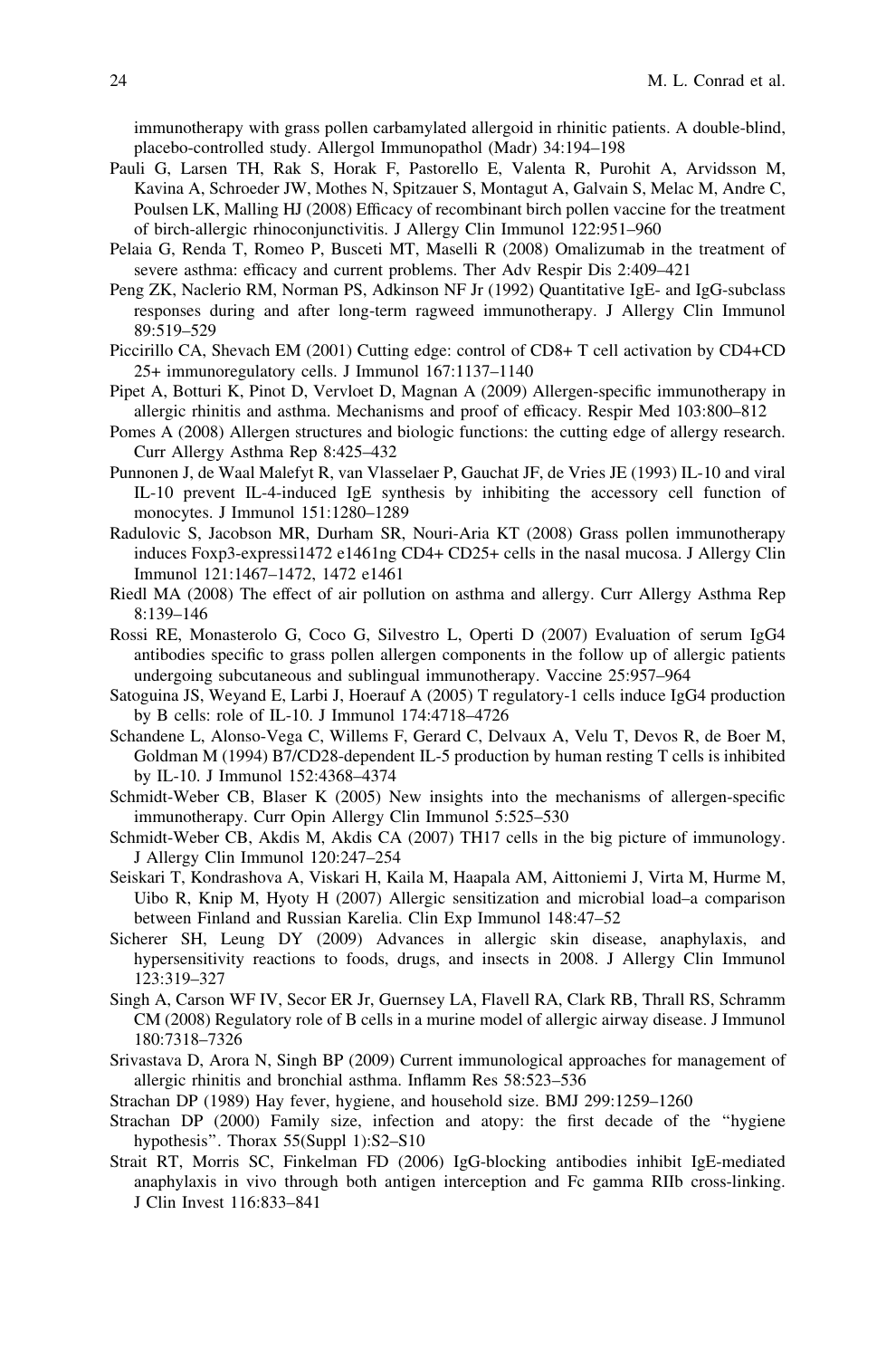- <span id="page-24-0"></span>Sun JB, Cuburu N, Blomquist M, Li BL, Czerkinsky C, Holmgren J (2006) Sublingual tolerance induction with antigen conjugated to cholera toxin B subunit induces Foxp3+CD25+CD4+ regulatory T cells and suppresses delayed-type hypersensitivity reactions. Scand J Immunol 64:251–259
- Sun JB, Flach CF, Czerkinsky C, Holmgren J (2008) B lymphocytes promote expansion of regulatory T cells in oral tolerance: powerful induction by antigen coupled to cholera toxin B subunit. J Immunol 181:8278–8287
- Szalai K, Jensen-Jarolim E, Pali-Scholl I (2008) Vaccination strategies based on the mimotope concept. G Ital Dermatol Venereol 143:95–104
- Tauro S, Su YC, Thomas S, Schwarze J, Matthaei KI, Townsend D, Simson L, Tripp RA, Mahalingam S (2008) Molecular and cellular mechanisms in the viral exacerbation of asthma. Microbes Infect 10:1014–1023
- Trivedi B, Valerio C, Slater JE (2003) Endotoxin content of standardized allergen vaccines. J Allergy Clin Immunol 111:777–783
- Tsitoura DC, Yeung VP, DeKruyff RH, Umetsu DT (2002) Critical role of B cells in the development of T cell tolerance to aeroallergens. Int Immunol 14:659–667
- Valenta R, Vrtala S, Laffer S, Spitzauer S, Kraft D (1998) Recombinant allergens. Allergy 53: 552–561
- Van Bruaene N, Perez-Novo CA, Basinski TM, Van Zele T, Holtappels G, De Ruyck N, Schmidt-Weber C, Akdis C, Van Cauwenberge P, Bachert C, Gevaert P (2008) T-cell regulation in chronic paranasal sinus disease. J Allergy Clin Immunol 121:1435–1441, 1441 e1431–1433
- van der Veen MJ, Mulder M, Witteman AM, van Ree R, Aalberse RC, Jansen HM, van der Zee JS (1996) False-positive skin prick test responses to commercially available dog dander extracts caused by contamination with house dust mite (Dermatophagoides pteronyssinus) allergens. J Allergy Clin Immunol 98:1028–1034
- van Hage-Hamsten M, Kronqvist M, Zetterstrom O, Johansson E, Niederberger V, Vrtala S, Gronlund H, Gronneberg R, Valenta R (1999) Skin test evaluation of genetically engineered hypoallergenic derivatives of the major birch pollen allergen, Bet v 1: results obtained with a mix of two recombinant Bet v 1 fragments and recombinant Bet v 1 trimer in a Swedish population before the birch pollen season. J Allergy Clin Immunol 104:969–977
- van Helvoort JM, Samsom JN, Chantry D, Jansen W, Schadee-Eestermans I, Thepen T, Mebius RE, Kraal G (2004) Preferential expression of IgG2b in nose draining cervical lymph nodes and its putative role in mucosal tolerance induction. Allergy 59:1211–1218
- van Neerven RJ, Wikborg T, Lund G, Jacobsen B, Brinch-Nielsen A, Arnved J, Ipsen H (1999) Blocking antibodies induced by specific allergy vaccination prevent the activation of  $CD4 + T$  cells by inhibiting serum-IgE-facilitated allergen presentation. J Immunol 163:2944–2952
- Van Ree R, Van Leeuwen WA, Dieges PH, Van Wijk RG, De Jong N, Brewczyski PZ, Kroon AM, Schilte PP, Tan KY, Simon-Licht IF, Roberts AM, Stapel SO, Aalberse RC (1997) Measurement of IgE antibodies against purified grass pollen allergens (Lol p 1, 2, 3 and 5) during immunotherapy. Clin Exp Allergy 27:68–74
- van Wijk RG (2008) When to initiate immunotherapy in children with allergic disease? Lessons from the paediatric studies. Curr Opin Allergy Clin Immunol 8:565–570
- Veldhoen M, Uyttenhove C, van Snick J, Helmby H, Westendorf A, Buer J, Martin B, Wilhelm C, Stockinger B (2008) Transforming growth factor-beta 'reprograms' the differentiation of T helper 2 cells and promotes an interleukin 9-producing subset. Nat Immunol 9:1341–1346
- Velickovic TC, Jankov RM (2008) Design and modifications of allergens for improving specific immunotherapy. Inflamm Allergy Drug Targets 7:270–278
- Verhoef A, Alexander C, Kay AB, Larche M (2005) T cell epitope immunotherapy induces a CD4+ T cell population with regulatory activity. PLoS Med 2:e78
- von Mutius E, Radon K (2008) Living on a farm: impact on asthma induction and clinical course. Immunol Allergy Clin North Am 28:631–647, ix-x
- Vrtala S (2008) From allergen genes to new forms of allergy diagnosis and treatment. Allergy 63:299–309